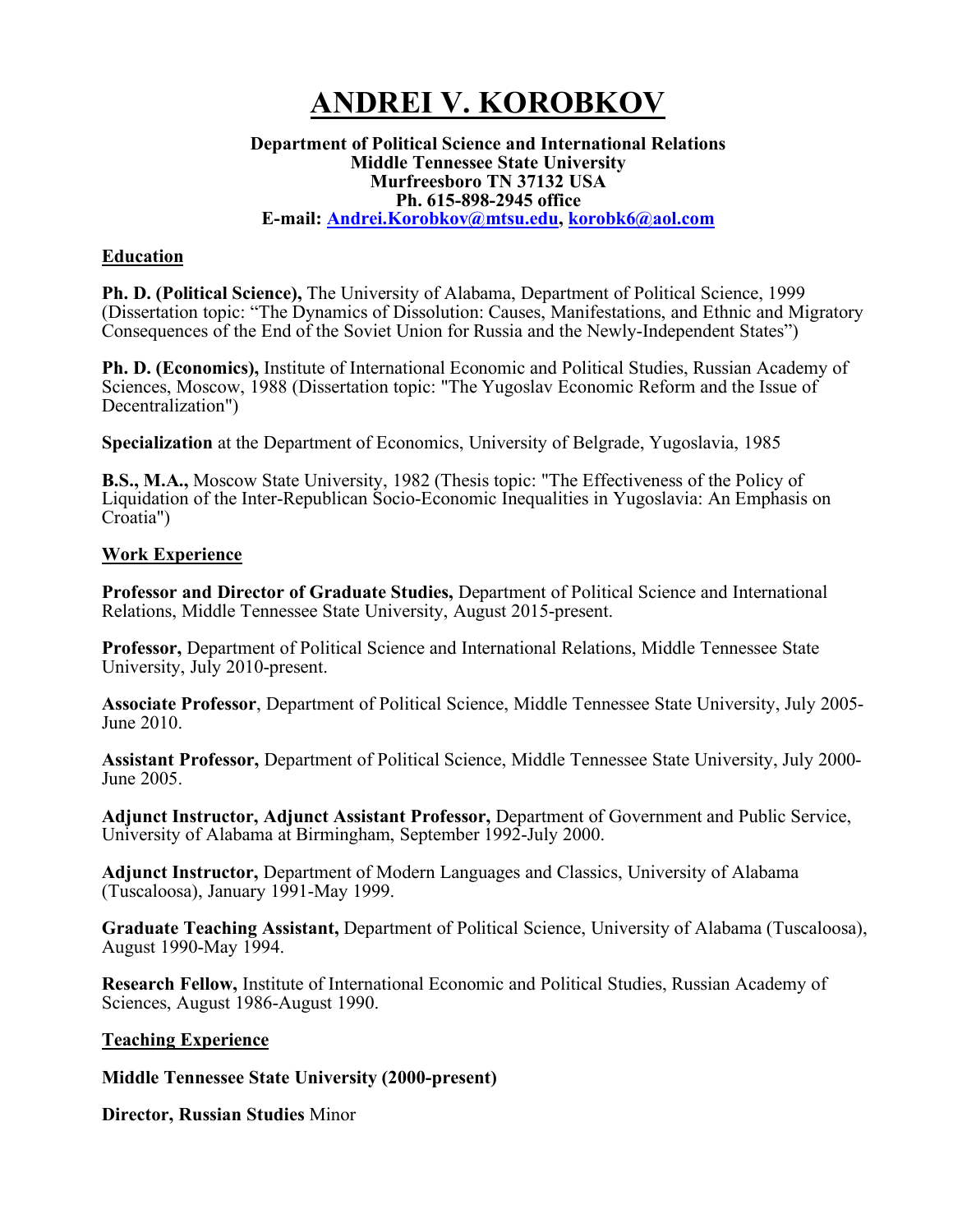**University Coordinator**, Democracy in Other Lands, American Democracy Project (2007-2011)

**Mentor**, McNair Undergraduate Research Program (2004-2007)

- PS 1010 Foundations of Government
- PS 3010 Comparative Politics (On-line Course)
- PS 3500/5500 International Law
- PS 3780 Study Abroad: Britain: Unity and Diversity (Taught in England and Scotland)
- PS 3790 Eastern European Politics
- PS 4220/5220 World Politics
- PS 4240/5240 American Foreign Policy
- PS 4300 Comparative European Politics
- PS 4770/5770 Russian Politics
- PS 4860 International Migration
- PS 6400 Globalization and Global Governance (graduate program)
- MALA 6010 Human Migration (graduate program)

#### **University of Alabama—Birmingham (1992-2000)**

- PS 122 Introduction to Comparative Politics
- PS 205 Western European Politics
- PS 206 Eastern European Political Systems
- PS 207 Introduction to Russian Politics
- PS 264 International Organizations
- PS 338 Russian Foreign Policy
- PS 358 Comparative Communist Systems

#### **University of Alabama—Tuscaloosa (1991-1999)**

- EC 453 Comparative Economic Systems
- HY 400 German Unity and the Future of Europe (Interdisciplinary, Part of the Course)
- EXD 317, 328 Project Director (Adjunct Faculty), External Degree Program
- RUS 270 Post-Soviet Societies in Transition, Department of German and Russian
- RUS 105, 106 Conversational Russian
- RUS 101, 102 Elementary Russian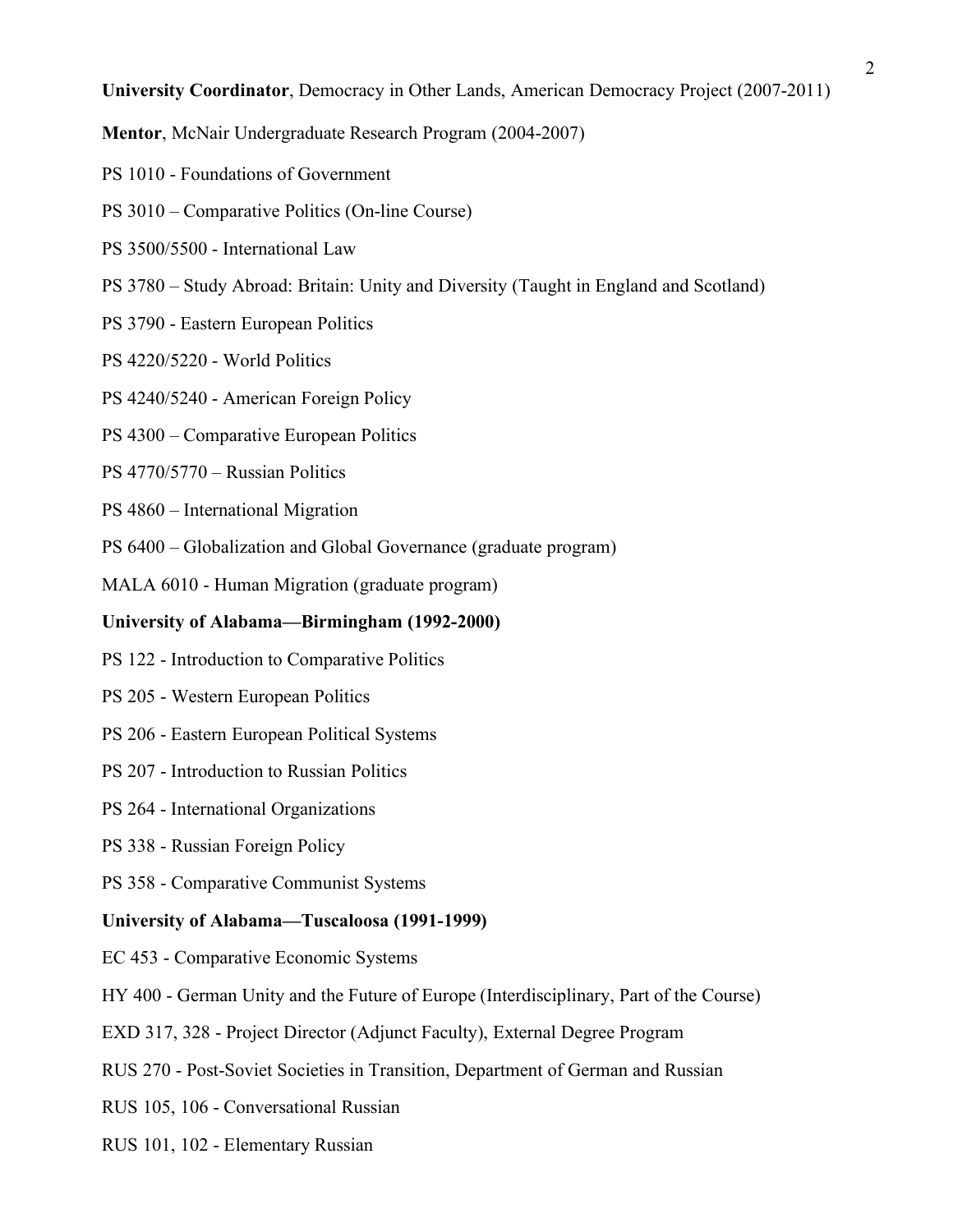#### **University of Illinois, Urbana-Champaign, June 2018**

Co-Director, The Eurasian Migration System: A Sponsored Summer Workshop for Researchers

## **Belgorod State University (Belgorod, Russia, 2010 and 2017)**

American Foreign Policy

International Migration

## **Russian State University of the Humanities (Moscow, Russia, 2010 and 2012)**

Comparative Migration Policy

#### **Syktyvkar State University (Syktyvkar, Komi Republic, Russia, 2008)**

American Foreign Policy

#### **Temple University—Carnegie Foundation Program (Zvenigorod, Russia, 2007 and Kichkine, Crimea, Ukraine, 2012)**

International Migration

American Politics

American Foreign Policy

#### **Irkutsk State University (Irkutsk, Russia, 2012, 2014)**

International Migration

American Politics

American Foreign Policy

## **Grants and Honors**

"GR:EEN: Global Re-ordering: Evolution through European Networks" European Commission PF7 Research Grant, Visiting Researcher at the United Nations University Institute for Comparative Regional Integration Studies, Bruges, Belgium, 2014.

Rhodes Forum Travel Grant, October 2013.

Russian Ministry of Education and Science Research Grant for a Foreign-Based Russian Project Director (project on Migration in Siberia at the Irkutsk State University), 2012-13.

Russian World Foundation Travel Grant, November 2012.

Russian Ministry of Education and Science Research Grant for a Foreign-Based Russian Project Director (project on The Work with the Russian Academic Diaspora Abroad at MGIMO-University), 2012-13.

Rhodes Forum Travel Grant, October 2012.

Russian International Studies Association Travel Grant, September 2012.

ASAN Institute Travel Grant, South Korea, April 2012.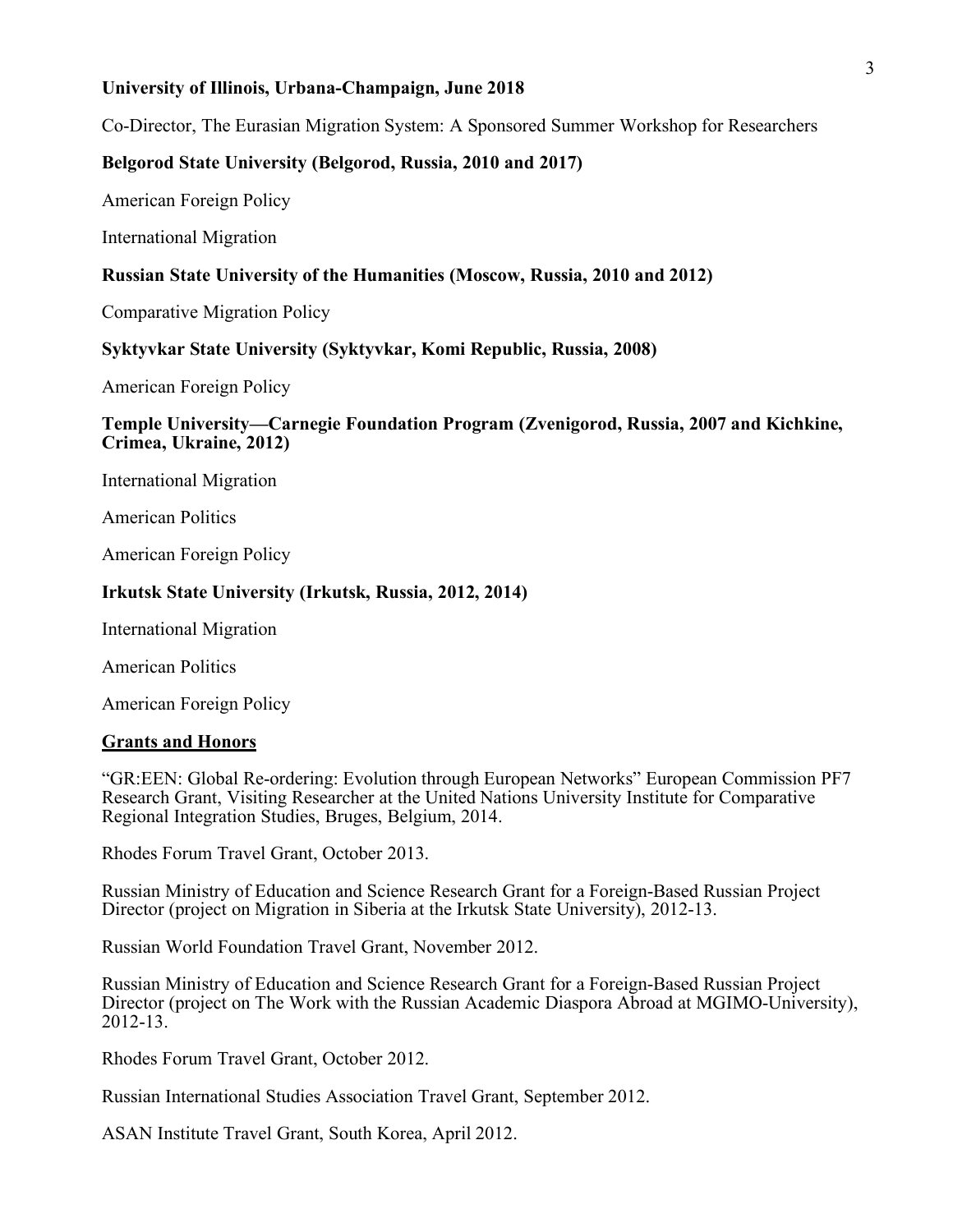Social Science Research Council Travel Grant, January 2012.

Russian World Foundation Travel Grant, November 2011.

Moscow State University Grant, May 2011.

Russian World Foundation Travel Grant, November 2010.

Russian International Studies Association Travel Grant, October 2010.

Russian World Foundation Travel Grant, November 2009.

Kennan Institute (covering Russia and Surrounding States) Travel Grant, October 2009.

Woodrow Wilson International Center for Scholars Travel Grant, April 2009.

Russian World Foundation Research Grant, 2008-2009.

Middle Tennessee State University Summer-Salary Faculty Development Grant, 2008.

Russian International Studies Association Travel Grant, 2008.

Kennan Institute (covering Russia and Surrounding States) Research Grant, Fall 2007.

Middle Tennessee State University Non-Instructional Assignment Grant, Fall 2007.

*Eurasia* Foundation Travel Grant, 2006.

Middle Tennessee State University Summer-Salary Faculty Development Grant, 2006.

International Studies Association Travel Grant, 2006.

Middle Tennessee State University Summer-Salary Faculty Development Grant, 2005.

Policy Seminars on Conflict in Eurasia (PSCE) Scholar. Institute for Conflict Analysis and Resolution, George Mason University, US Department of State Title VIII Research Grant, 2005-2006.

Middle Tennessee State University Faculty Research Grant, Fall 2004.

Middle Tennessee State University Summer-Salary Faculty Development Grant, 2004.

US Department of State and Kennan Institute Working Group on "Immigration, Forced Migrants and Refugees in Central Eurasia" Member, Woodrow Wilson International Center for Scholars. US Department of State Title VIII Research Grant, 2004-2005.

Middle Tennessee State University Summer-Salary Faculty Development Grant, 2002.

Middle Tennessee State University Summer-Salary Faculty Development Grant, 2001.

Honorary Member, *Dobro Slovo*, US National Slavic Studies Society, 1998.

Outstanding Graduate Student Paper First Runner-Up Award, International Studies Association/South and International Security Studies Section of the ISA Joint Annual Meeting, 1993.

Alabama Export Council *Gayle C. Shelton, Jr*. Award for the Research on the Prospects of Alabama Economic Cooperation with Russia, 1993.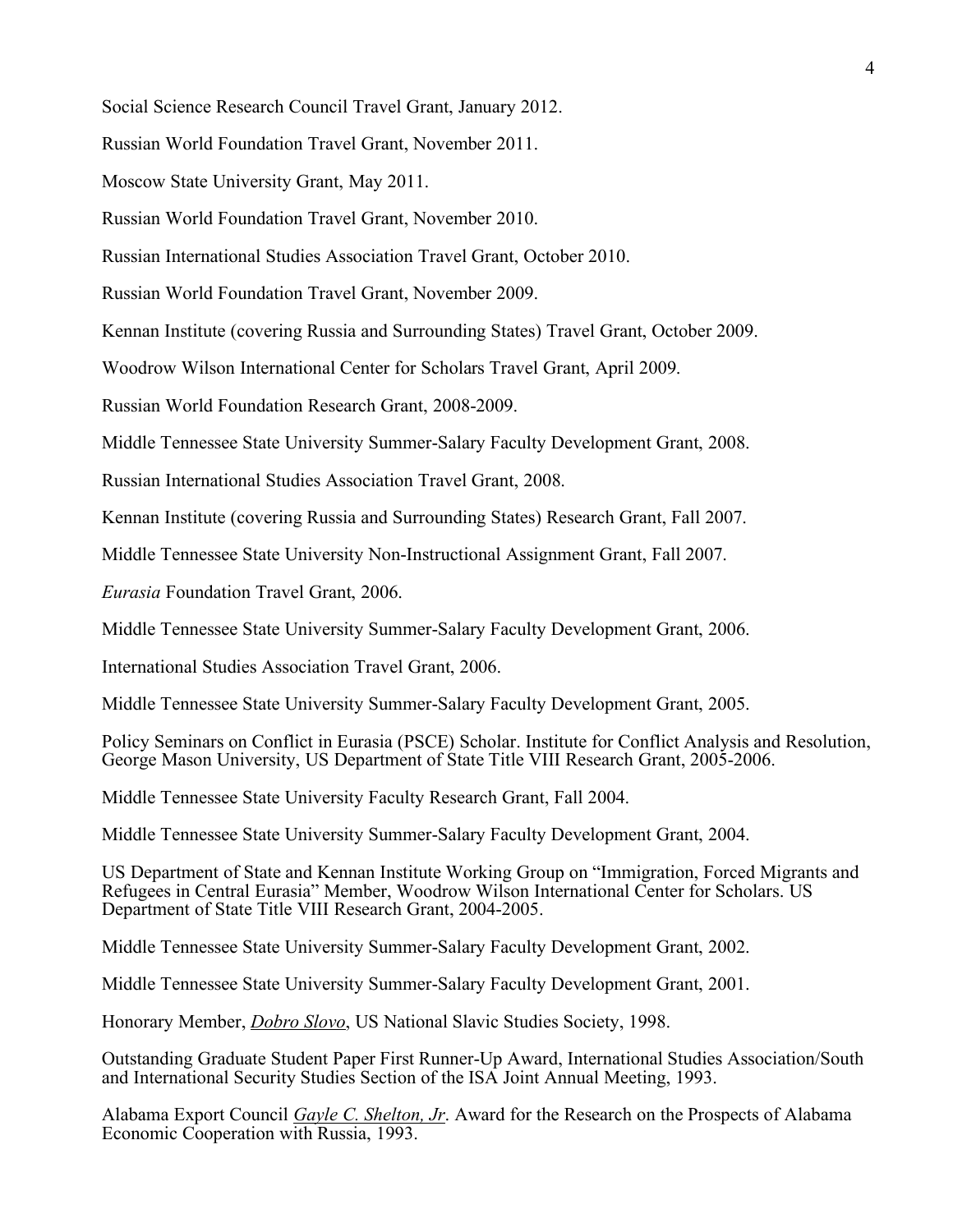The University of Alabama Graduate Council Fellowship, 1991.

Komsomol Moscow City Committee Award for the Best Project of an Independent Foreign Trade Company, 1988.

USSR Academy of Sciences Lenin Grant for Excellent Graduate Studies, 1985-1986.

USSR Ministry of Higher Education Dissertation Research Travel Grant, 1985.

# **Publications**

"WTO without USA." Valdai Discussion Club. 7 September 2018. http://valdaiclub.com/a/highlights/wto-without-usa/

"The Chinese Diaspora in the Baltic Region States." *The Baltic Region*. 3 (10) 2018, 80-95 (coauthored with N.A. Sluka and A.V. Ivanov).

"Suzarain-Vassals Relations: How Trump Shapes His European Relations." Valdai Discussion Club. 30 July 2018. http://valdaiclub.com/a/highlights/suzerain-vassals-relations/

"Donald Trump and the Evolving US-Russia Relationship." *Perceptions* 23 (Winter 2018).

"The Hispanic Immigration Dynamics and Its Role in US History and Modern Political Life." In "Russia and Iberoamerica in A Globalizing World: History and Modernity." Lazar Jeifets, ed. St. Petersburg: St. Petersburg State University (in print).

"Diasporas and Politics: A Comparative Aspect." Valeriu Mosneaga, ed. *Diasporas in the Modern World: Regional Context and Potential for Sustainable Development of the Country of Origin*. Chisinau, Moldova: The International Organization for Migration, 2018, 466-73.

"The Russian Intellectual Diaspora: Scale, Structure, Dynamics, and the Prospects for Cooperation with the Russian Federation." Valeriu Mosneaga, ed. *Diasporas in the Modern World: Regional Context and Potential for Sustainable Development of the Country of Origin*. Chisinau, Moldova: The International Organization for Migration, 2018, 347-57.

"Overlapping migration-related problems call for greater cooperation among BRICS states." *Henley&Partners Passport Index*. Cape Town, South Africa, 2018. https://www.henleypassportindex.com/global-ranking

"The Systemic Nature of the Causes and Consequences of the Revolution." *Mir Peremen*. 4 (October-December 2017), 124-7.

"A Wake-Up Call: What Are the Implications of a New Russia-West Confrontation." *Rethinking Russia*. March 15, 2018. http://rethinkingrussia.ru/en/2018/03/a-wake-up-call-what-are-theimplications-of-a-new-russia-west-confrontation/

"Why Trump Backtracks on His Russia Policy." *Russia Direct*. March 14, 2017. http://www.russiadirect.org/opinion/why-trump-backtracks-his-russia-policy

"Trump's First Days in Office Aggravate Political Crisis in the US." *Russia Direct*. February 2, 2017. http://www.russia-direct.org/opinion/trumps-first-days-office-aggravate-political-crisis-us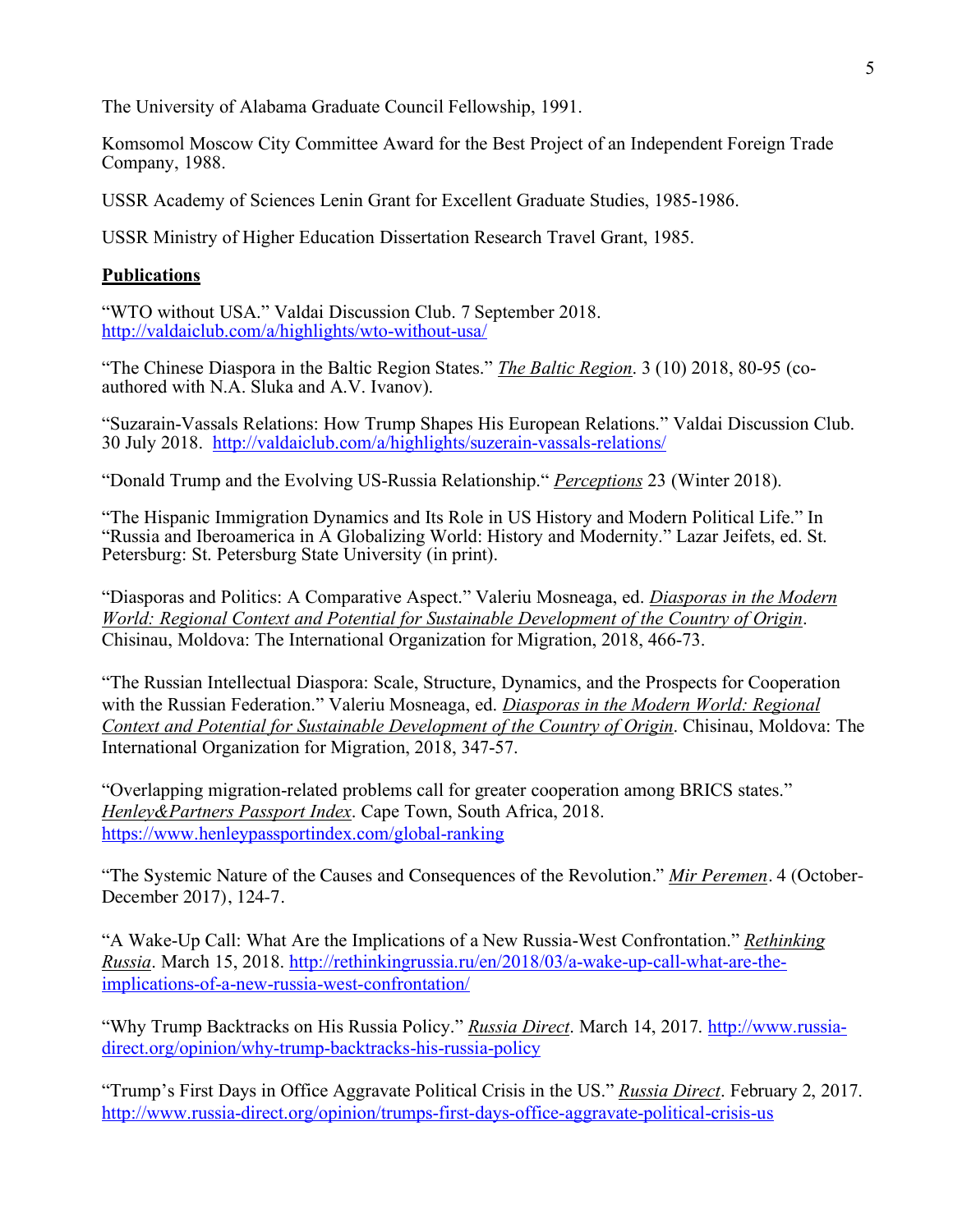"What Obama's Foreign Policy Legacy Means for Trump?" *Russia Direct*. November 25, 2016. http://www.russia-direct.org/opinion/what-obamas-foreign-policy-legacy-means-trump

"Prezidentskaia Kampaniia 2016 g. kak Otrazhenie Sistemnogo Krizisa Amerikanskogo Obshchestva" ("The 2016 Presidential Campaign as a Reflection of the US Society's Systemic Crisis.") *Rethinking Russia*. November 14, 2016. http://rethinkingrussia.ru/2016/11/2016-presidential-race-reveals-thesystemic-crisis-in-american-society/

"Amerikanskii Yel'tsin" ("The American Yeltsin"). *Rossiia v Global'noi Politike*. 14 November 2016. http://www.globalaffairs.ru/global-processes/Amerikanskii-Eltcin-18461

"Krupneishie Migratsionnye Sistemy Mira: Obshchie Trendy i Razlichiia" ("The Largest Migratory Systems of the World: Common Trends and Differences"). In: *Geografiia Mirovogo Khoziaistva Perspektivy: Traditsii, Sovremennost', Perspektivy (Geography of the World Economy: Traditions, Present, Perspectives).* V. A. Kolosov and N. A. Sluka, eds. Moscow and Smolensk: Oykumena Publishers, 2016, 313-27.

"Posle Vyborov" ("After the Elections"). *Rossiia v Global'noi Politike*. 9 September 2016. http://www.globalaffairs.ru/global-processes/Posle-vyborov-18351

"The Cold War Mentality and the US Presidential Campaign." *Russia Direct*. 25 August 2016. http://www.russia-direct.org/opinion/cold-war-mentality-and-us-presidential-campaign

"Spory o Migratsii: Sotsial'no-Ekonomicheskie Aspekty" (Migration Debates: Social and Economic Aspects.") *Rethinking Russia*. August 8, 2016. http://rethinkingrussia.ru/2016/08/migration-debates/

"What Would be the Policies of a President Trump?" *Russia Direct*. July 20, 2016. http://www.russiadirect.org/opinion/what-would-be-policies-president-trump

"The 2016 US Presidential Race Holds Some Surprises for Russia." *Russia Direct*. February 20, 2016. http://www.russia-direct.org/opinion/2016-us-presidential-race-holds-some-surprises-russia

"BRICS Members and the Migration Challenge." *Tractus Aevorum* 2 (2) Fall/Winter 2015, 3-23.

"US-Russia Relations in 2015: From Confrontation to Limited Cooperation." *Russia Direct*. 28 December 2015 (co-authored with Pavel Koshkin). http://www.russia-direct.org/analysis/us-russia-relations-2015-total-confrontation-limited-cooperation

«Politicheskie Kataklizmy Nachala Veka i Budushchee Sistemy Mezhdunarodnykh Otnoshenii.» (The Political Cataclysms at the Start of the Century and the Future of the International Relations System.) *Vestnik MGIMO Universiteta*, 2 (45) 2015, 23-9.

*Razvitie Sotrudnichestva s Russkoiazychnoi Diasporoi: Opyt, Problemy, Perspektivy* (The Development of Cooperation with the Russian Speaking Diaspora: The Experience, Problems, and Prospects). Moscow: Russian International Affairs Council, The International Association of Russian Speaking Scientists, "Inkonsult K" Ltd., and the "New Eurasia" Foundation, 2015 (co-authored with Irina Dezhina and Yevgeny Kuznetsov).

"Global Security and Economic Leadership of Russia." In: Global and Regional Leadership of BRICS Countries. Stephen Kingah, ed. United Nations University Series, vol. 11. Berlin: Springer, 2015 (co-authored with Stephen Kingah and Jovana Jovic), 93-111.

"Novoe Velikoe Pereselenie: Migratsiia v Rossii i Mire: Sravnitel'naia Perspektiva" (The New Great Resettlement: Migration in Russia and the World: A Comparative Perspektive). *Rossiia v Global'noi Politike.* 14 (April-June 2015), 180-93.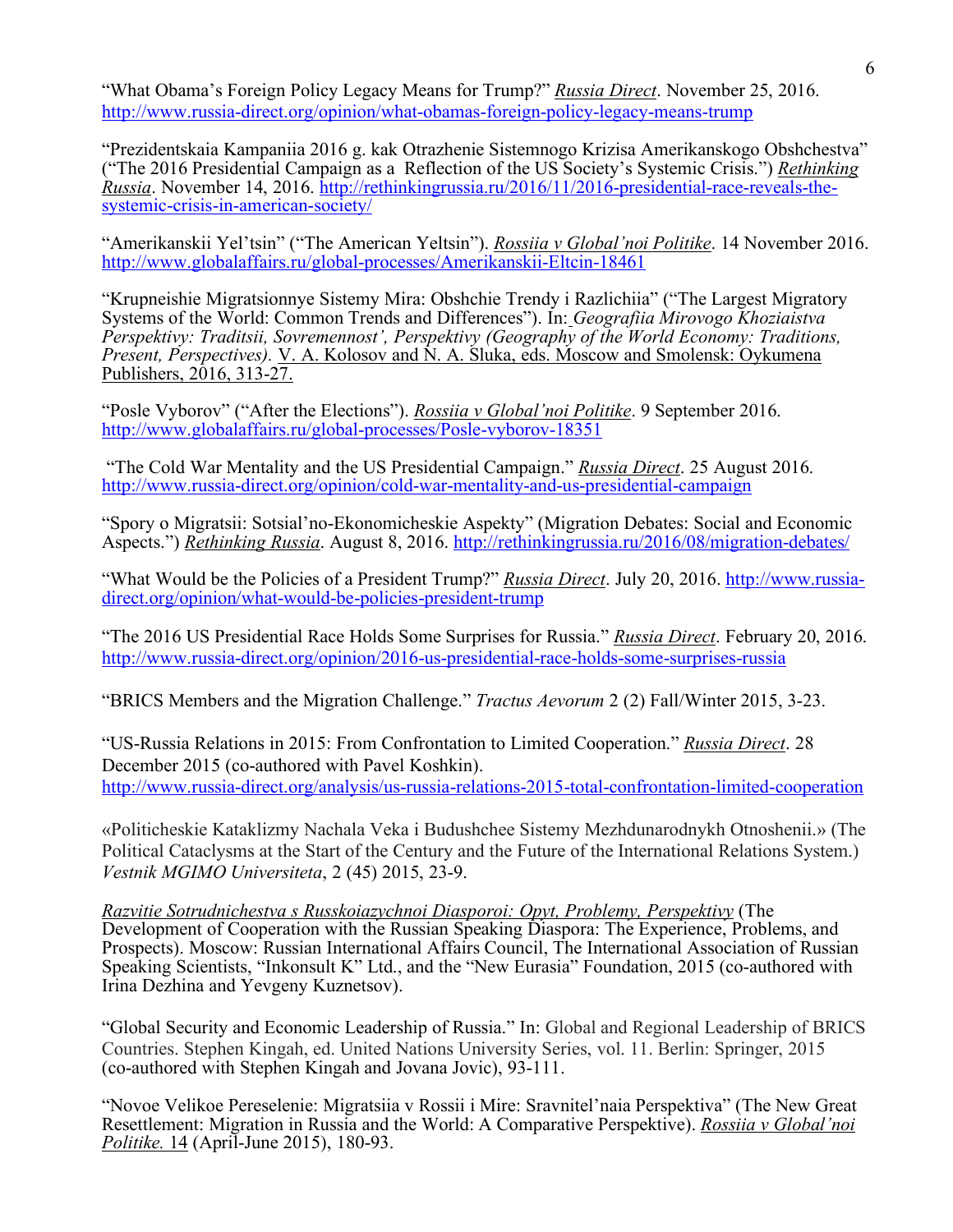"Why Kerry's visit to Moscow won't improve U.S.-Russia relations." *Russia Direct*. 17 December 2015.

http://www.russia-direct.org/opinion/why-kerrys-visit-moscow-wont-improve-us-russia-relations

"What Russia and the West miss in the Syrian conflict." *Russia Direct*. 7 October 2015. http://www.russia-direct.org/opinion/what-russia-and-west-miss-syrian-conflict

"Migranty v Strane Migrantov. Rol' Ponaekhavshikh v Amerikanskoi Vnutrennei Politike i Predvybornoi Gonke."(Migrants in the Country of Migrants: The Role of "Invaders" in Domestic Politics and the Electoral Race). *Lenta.ru*. 11 September 2015. http://lenta.ru/articles/2015/09/11/usamigrants/

"Putin's UN speech showcases Russia's view of the global order." *Russia Direct*. 28 September 2015. http://www.russia-direct.org/opinion/putins-un-speech-showcases-russias-view-shifting-global-order

"Why the 2016 US presidential elections matter to Russia." *Russia Direct*. 3 September 2015. http://www.russia-direct.org/opinion/why-2016-us-presidential-elections-matter-russia

"Pliusy i Minusy Rossiskoi Intellektual'noi Migratsii" (*Pro et Cons* of the Russian Intellectual Migration). *Mir Peremen* 4 (October-December 2014), 138-53.

"Dinamika i Strukturnye Kharakteristiki Rossiiskoi Intellektual'noi Migratsii" (The Dynamics and Structural Characteristics of the Russian Intellectual Migration). In: *Intellektual'naia Migratsiia v Sovremennom Mire*. Marina M. Lebedeva, ed. Moscow: MGIMO – Universitet, 2014, 99-117.

"Opyt Upravleniia Intellektual'noi Migratsiei v Severnoi Amerike" (The North American Experience of the Intellectual Migration Management). In: *Intellektual'naia Migratsiia v Sovremennom Mire*. Marina M. Lebedeva, ed. Moscow: MGIMO – Universitet, 2014, 118-37.

"Dorog Mnogo. Kuda Idti…" (The Roads Are Plenty. Where Should One Go…). *Migratsiya—21 Vek*. 6-7 (November-December) 2014, 30-6.

"The Refugees Problem in Russia: Myths and Reality." *Russian International Affairs Council*. August-<br>September 2014. http://russiancouncil.ru/en/inner/?id\_4=4312&active\_id\_11=38#top

"The 'Brain Drain' in Comparative Perspective: The US Experience." In: *From Brain Drain to Brain Gain. Russia Direct Quarterly Report* 5 (May) 2014, 16-21.

"Opyt Amerikanskoi Migratsionnoi Politiki i Rossiia" (The US Migration Policy Experience and Russia). In: *Migranty, Migrantophobii i Migratsionnaia Politika*. Vladimir Mukomel, ed. Moscow: Academia, 2014, 162-75.

"Pritok Mozgov ili Kak Rossii Mozhet Prigodit'sia Amerikanskii Opyt Migratsionnoi Politiki" (Brain Gain or How Russia Could Utilize the US Migration Policy Experience). *Migration – 21st Century.* 5 (20) November-December 2013, 35-8.

"Vyzhivet li Amerikanskii Plavil'nyi Kotel" ("Will the American Melting Pot Survive?"). *Rossiyskiy Sovet po Mezhdunarodnym Delam*. December 2012, http://russiancouncil.ru/index/

"Russian Brain Drain: Myths and Reality." *Communist and Post-Communist Studies* Special Issue on Disintegration of the Soviet Union. Twenty Years Later. Assessment. Quo Vadis? Richard Sakwa and Andrey Kazantsev, eds., vol. 45, no. 3-4, September-December 2012, 327-41 (with Zhanna A. Zaionchkovskaia).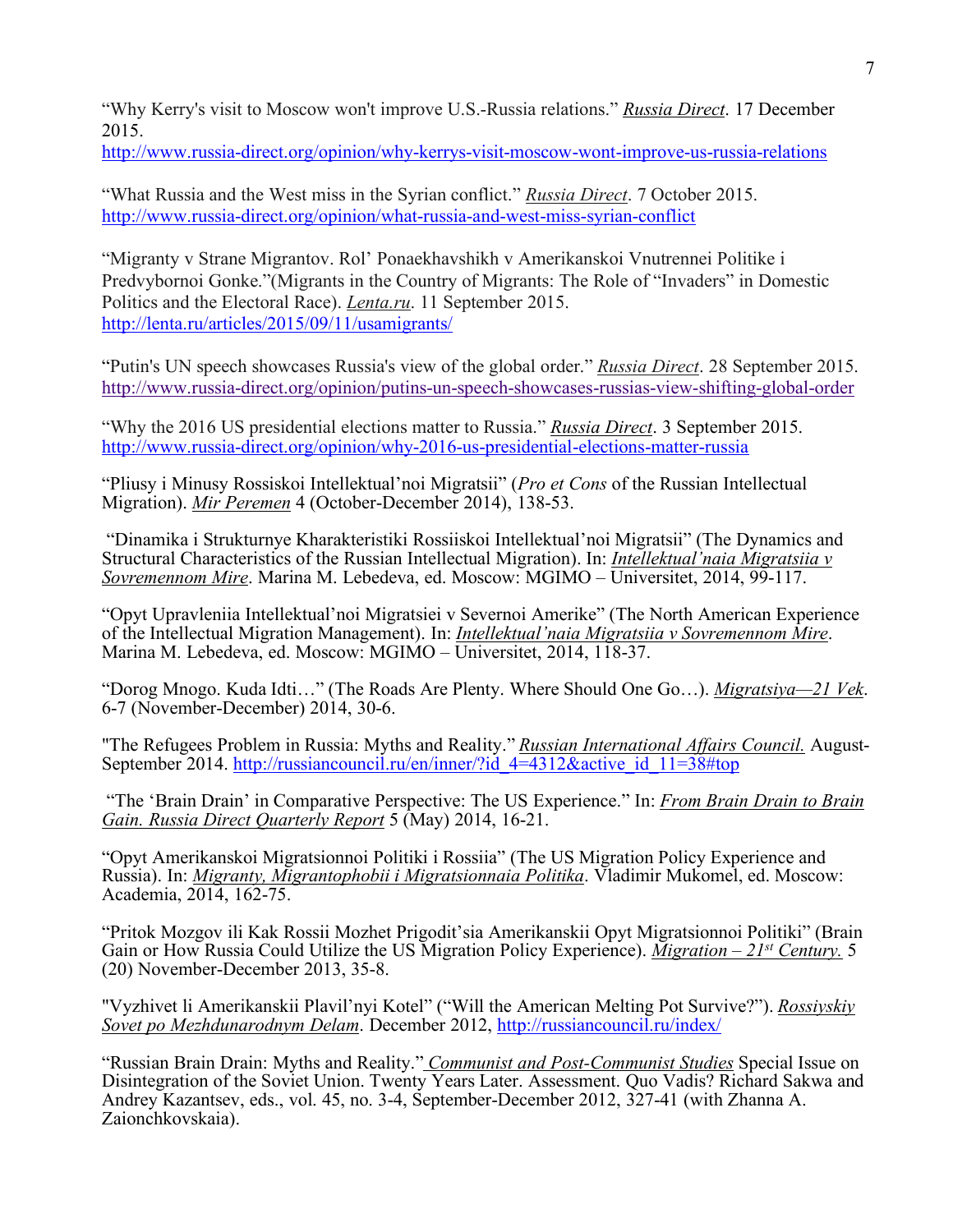"Migratsionnaia Politika SShA: Uroki dlia Rossii" ("US Migration Policy: Lessons for Russia." *Migratsiya XXI vek* (*Migration – 21st Century*. 2 (11) March-April 2012, 56-9.

"Rossiiskaia Nauchno-Tekhnologicheskaia Diaspora v SShA" ("Russian Scientific-Technological Diaspora in the USA)." *Rossiyskiy Sovet po Mezhdunarodnym Delam*. May 2012, http://russiancouncil.ru/index/

"Russkii Yazyk v SSHA: Tendentsii Poslednikh Let" (Russian Language in the USA: The Tendencies of the Recent Years"). *Russki Yazyk za Rubezhom*. No. 1 (2012), 107-11.

"Nuzhny Yasnye Perspektivy" ("Clear Prospects Are Necessary"). *Velikoe Posol'stvo*, January-March 2012, 12-3.

"Dinamika Programm Russkogo Yazyka v SShA: Tendentsii Poslednikh Let" ("The US Russian Language Programs: The Recent Trends"). *Fond Russkiy Mir: Informatsionnyi Portal*, http://www.russkiymir.ru/russkiymir/ru/publications/articles/article0776.html

"Ne Tol'ko Poteria…" ("Not Only the Loss…") *Strategiia Rossii (Russia's Strategy)*. No. 12 (84), December 2010, 37-39.

"Migrascions a la Regio Post-Sovietica" ("Migrations in the Post Soviet Region.") In: Blair Ruble and Pep Subiros, eds. *Immigracio: El Capital Social i Cultural*. Woodrow Wilson International Center for Scholars and Centre de Cultura Contemporania de Barcelona, 2009.

"Vozvrashchenie bez Peremeny Mesta Zhitel'stva" ("Return without Moving Back"). *Migratsiia v Rossii (Migration in Russia)*. No. 7-8 (38-9), November-December 2009, 42-3.

"Rossiya i Amerika: Podkhody k Migratsionnoi Politike" (Russia and Amerika: The Migration Policy Approaches.") *Russian International Studies Association Papers*. Moscow: MGIMO University, 2009.

*Opyt Migratsionnoi Politiki SShA:Uspekhi, Vyzovy, Uroki dlya Rossii (The US Migration Experience: Successes, Challenges, and Lessons for Russia)*. Moscow: Bureau for Human Rights, 2008.

"Post-Soviet Migration: New Trends at the Beginning of the Twenty-First Century." Chapter in: *Migration, Homeland, and Belonging in Eurasia*. Blair Ruble, Cynthia Buckley, and Erin Trouth Hofmann, eds. Washington, D.C.: Woodrow Wilson Center Press and the Johns Hopkins University Press, 2008, 69-98.

"SShA – Strana Immigrantov" ("USA – The Country of Immigrants"). *Demoscope Weekly*, vol. 8, no. 351-2, 27 October – 16 November 2008.  $\frac{\text{http://denoscope.ru>}}{\text{http://denoscope.ru>}}$ .

"Sotsial'no-ekonomicheskaia Rol' Perevodov Migrantov" ("The Socioeconomic Role of Migrant Remittances"). *Demoscope Weekly*, vol. 8, no. 315-6, 1-20 January 2008. <**http://demoscope.ru>**.

"Migratsionnaya Politika SShA: Uroki dlya Rossii" ("US Migration Policy: The Lessons for Russia"). *Rossiia v Global'noi Politike (Russia in a Global Politics*). Vol. 6, no. 3, May-June 2008, 27-40.

"The Post-Soviet Migration Dynamics: From Politics to Economics." *Lusiada*. Serie 1, no. 6/7, 2007. 87-128.

"Migration Trends in Central Eurasia: Politics versus Economics." *Communist and Post-Communist Studies* Special Issue on Conflict and Conflict resolution in Central Eurasia: Dimensions and Challenges. Karina Korostelina and Dennis J. D. Sandole, eds. no. 2, vol. 40. June 2007, 169-90.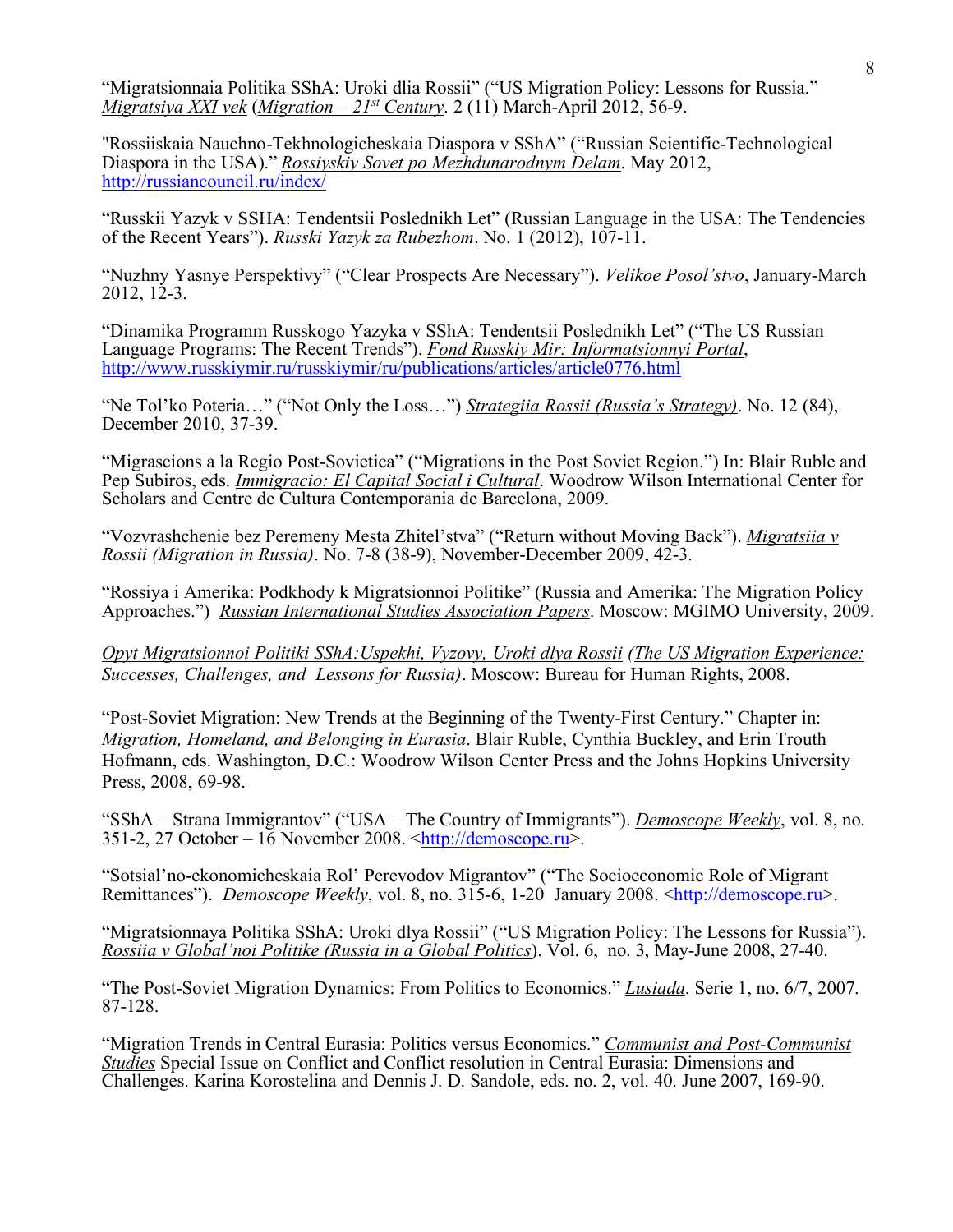"The Socio-Economic Impact of Migrant Remittances in the CIS." *International Migration Trends* (International Union for the Scientific Study of Population). vol. 15. Moscow: MAX Press, 2005, 130- 47 (with Lev V. Palei from the International Monetary Fund).

"The Changes in the Migration Patterns in the Post-Soviet States: The First Decade." *Communist and Post-Communist Studies*. no. 4, vol. 37, December 2004, 481-508 (with Zhanna A. Zaionchkovskaia from the Russian Academy of Sciences).

"The Ethnic and Professional Factors in the Formation of the Post-Soviet Migration Flows." ("Sovyet Sonrasi Goc Hareketlerinin Olusumunda Etnik ve Mesleki Etkenler") In: Erhan Buyukakinci, ed., *Russia and Ukraine in a Changing World (Degisen Dunyada Rusya ve Ukraina).* Ankara, Turkey: Phoenix Yayinevi, 2004, 67-111 (in Turkish).

"The Post-Soviet Transition and the New Trends in Migration." In: *Post-Communist Countries in the Globalizing World*, Konstantin Khudolei, ed. St. Petersburg: St. Petersburg State University Press, 2003, 79-98.

*State- and Nation-Building Policies and the New Trends in Migration in the Former Soviet Union*. In: *The Carl Beck Papers in Russian and East European Studies.* Pittsburgh, PA: University of Pittsburgh, 2002.

"The Ethnic Dimensions of the Current Russian Reforms." *New Generation*. vol. 2, no. 1, Winter 1996, 64-82.

"The International Consequences of Emerging Migration Flows in the Post-Soviet States." *Mediterranean Quarterly*. vol. 5, no. 1, Winter 1994, 65-83.

"Yugoslaviya na Poroge 90-kh Godov (Yugoslavia on the Eve of the Nineties). In: Evstigneev, Vladimir R., ed. *Ekonomika Sotsializma v Epokhu Korennoi Perestroiki*. Moscow: Rossiiskii Otkrytyi Universitet, 1991, 90-8 (in Russian).

"Sotsialisticheskaya Federativnaya Respublika Yugoslaviya" (The Socialist Federative Republic of Yugoslavia). In: Knyazev, Yurii K., ed. *Neeffektivnost' Strukturnoi Politiki Kak Odna iz Prichin Obshchestvenno-Ekonomicheskogo Krizisa v Stranakh Vostochnoi Evropy*. Moscow: Institut Ekonomiki i Prognozirovaniya Nauchno-Tekhnicheskogo Progressa RAN, 1991, 184-210 (in Russian).

"Konstitutsionnye Osnovy Khozyaistvennoi Reformy v SFRY" (The Constitutional Foundations of the Yugoslav Economic Reform). In: *Voprosy Ekonomiki*. vol. 61, no. 3, 1990, 134-45 (in Russian)(with Natalia V. Kulikova).

"Ekonomicheskie Reformy i Sotsial'nye Perspektivy" (The Economic Reforms and the Social Prospects). In: *Molodezhnaya Tribuna*. no. 4, April 1990, 2-14 (in Russian)(with Vladimir Sidorov, Andrei Bystritskii *et al*).

"Izmeneniya v Obshchestvenno-Ekonomicheskom Ustroistve Yugoslavii: Popravki k Konstitutsii SFRY" (The Changes in the Socio-Economic Organization of Yugoslavia: The Amendments to the SFRY Constitution). In: Gus'kova, Elena Yu., ed. *Yugoslaviya: Aktual'nye Problemy Obshchestvennogo Razvitiya*. vol. 9. Moscow: Institut Nauchnoi Informatsii po Obshchestvennym Naukam AN SSSR, 1990, 140-58 (in Russian) (with Natalia V. Kulikova).

"Situatsiya v Molodezhnom Dvizhenii Yugoslavii" (The Situation in the Youth Movement of SFRY). In: *Mezhdunarodnaya Deyatel'nost' VLKSM i Peremeny v Molodezhnom Dvizhenii Sotsialisticheskikh Stran Vostochnoi Evropy*. Moscow: TsK VLKSM, 1989 (in Russian).

"Teoriya i Real'nost' Samoupravleniya: Uroki Yugoslavskogo Opyta" (The Theory and Reality of Self-Management: The Lessons of the Yugoslav Experience). In: Evstigneev, Vladimir R., ed. *Sovremennyi*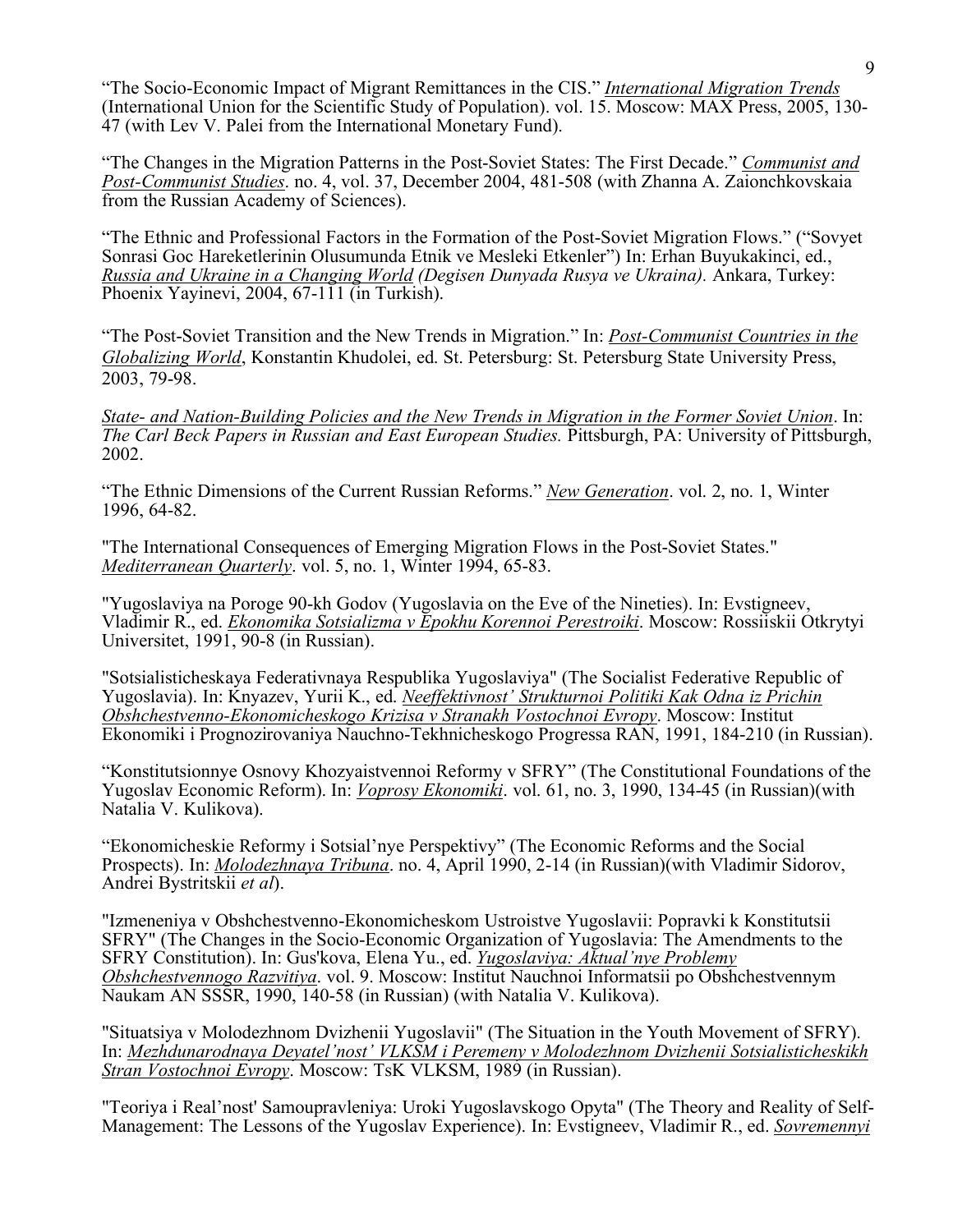*Sotsializm i Problemy Perestroiki*. Moscow: Institut Ekonomiki Mirovoi Sotsialisticheskoi Sistemy AN SSSR, 1989, 97-109 (in Russian).

*Ekologicheskaya Politika SFRY* (The Environmental Policy of the SFRY). Moscow: Institut Nauchnoi Informatsii po Obshchestvennym Naukam AN SSSR, 1989 (in Russian) (with Nataliya V. Kulikova).

"Uvy, Bezrabotitsa Est'..."(Unfortunately, Unemployement Exists...). *Komsomol'skaya Zhizn'*, no. 23 (December 1989), 21-4 (in Russian).

"SFRY: Ekologicheskaya Politika v Samouporavlencheskom Obshchestve" (SFRY: The Environmental Policy in the Self-Governing Society). In: Ushkalov, Igor' G., ed. *Ekologicheskaya Politika Sotsialisticheskikh Stran: Sotsial'no-Ekonomicheskii Aspekt*. vol. 2. Moscow: Institut Ekonomiki Mirovoi Sotsialisticheskoi Sistemy AN SSSR, 1989, 296-320 (in Russian) (with Nataliya V. Kulikova).

"Plyusy i Minusy Rotatsi Kadrov" (The Pluses and Minuses of Personnel Rotation). *Argumenty i Fakty*, no. 48, 26 November/2 December 1988, 4-5 (in Russian).

"Mezhdu Proshlym i Budushchim" (Between the Future and the Past). *Moskovskii Komsomolets*, 27 January 1988, 2 (in Russian).

*Strukturnaya Politika SFRY na Sovremennom Etape* (The Recent Stage of the SFRY Structural Policy). Moscow: Institut Ekonomiki Mirovoi Sotsialisticheskoi Sistemy AN SSSR, 1987 (in Russian).

"Aktual'nye Problemy Yugoslavskoi Molodezhi v 80-e Gody" (The Actual Problems of the Yugoslav Youth in the Nineteen Eighties). In: Muntyan, Mikhail A., ed. *Aktual'nye Problemy Molodezhi v Evropeiskikh Sotsialisticheskikh Stranakh*. Moscow: Institut Ekonomiki Mirovoi Sotsialisticheskoi Sistemy AN SSSR, 1986, 166-85 (in Russian).

"Problema Bezrabotitsy Yugoslavskoi Molodezhi" (The Problem of Unemployment of the Yugoslav Youth). In: Gus'kova, Elena Yu., ed. *Problemy Molodezhi v Evropeiskikh Sotsialisticheskikh Stranakh*. Moscow: Institut Nauchnoi Informatsii po Obshchestvennym Naukam AN SSSR, 1985, 206-20 (in Russian).

"Tekhnologicheskie Aspekty Programmy Ekonomicheskoi Stabilizatsii SFRY" (The Technological Aspects of the Economic Stabilization Program of the SFRY). In: *Problemy Nauchno-Tekhnicheskogo Progressa v Bratskikh Sotsialisticheskih Stranakh*. Moscow: Institut Nauchnoi Informatsii po Obshchestvennym Naukam AN SSSR, 1985 (in Russian).

"Molodezh i Sobytiya v Kosovo" (The Youth and the Developments in Kosovo). In: Gus'kova, Elena Yu., ed. *Yugoslaviya: Aktual'nye Problemy Obshchestvennogo Razvitiya*. vol. 7. Moscow: Institut Nauchnoi Informatsii po Obshchestvennym Naukam AN SSSR, 1985, 79-95 (in Russian).

"Problemy Razvitiya Toplivno-Energeticheskogo Kompleksa SFRY" (The Problems of Development of the Fuel and Energy Complex of SFRY). In: Gus'kova, Elena Yu., ed. *Yugoslaviya: Aktual'nye Problemy Obshchestvennogo Razvitiya*. vol. 7. Moscow: Institut Nauchnoi Informatsii po Obshchestvennym Naukam AN SSSR, 1985, 150-69 (in Russian).

"Politika v Oblasti Sovershenstvovaniya Otraslevoi Struktury Narodnogo Khozyaistva" (The Policy of Rationalization of the Branch Structure of the People's Economy). In: Bogomolov, Oleg T., ed. *Sotsialisticheskaya Federativnaya Respublika Yugoslaviya*. Moscow: Nauka, 1985, 84-97 (in Russian).

"Yugoslavskie Ekonomisty o Problemakh Strukturnoi Politiki SFRY" (The Yugoslav Economists on the Problems of the SFRY Structural Policy). In: Gus'kova, Elena Yu., ed. *Yugoslaviya: Aktual'nye Problemy Obshchestvennogo Razvitiya*. vol. 6. Moscow: Institut Nauchnoi Informatsii po Obshchestvennym Naukam AN SSSR, 1984, 126-41 (in Russian).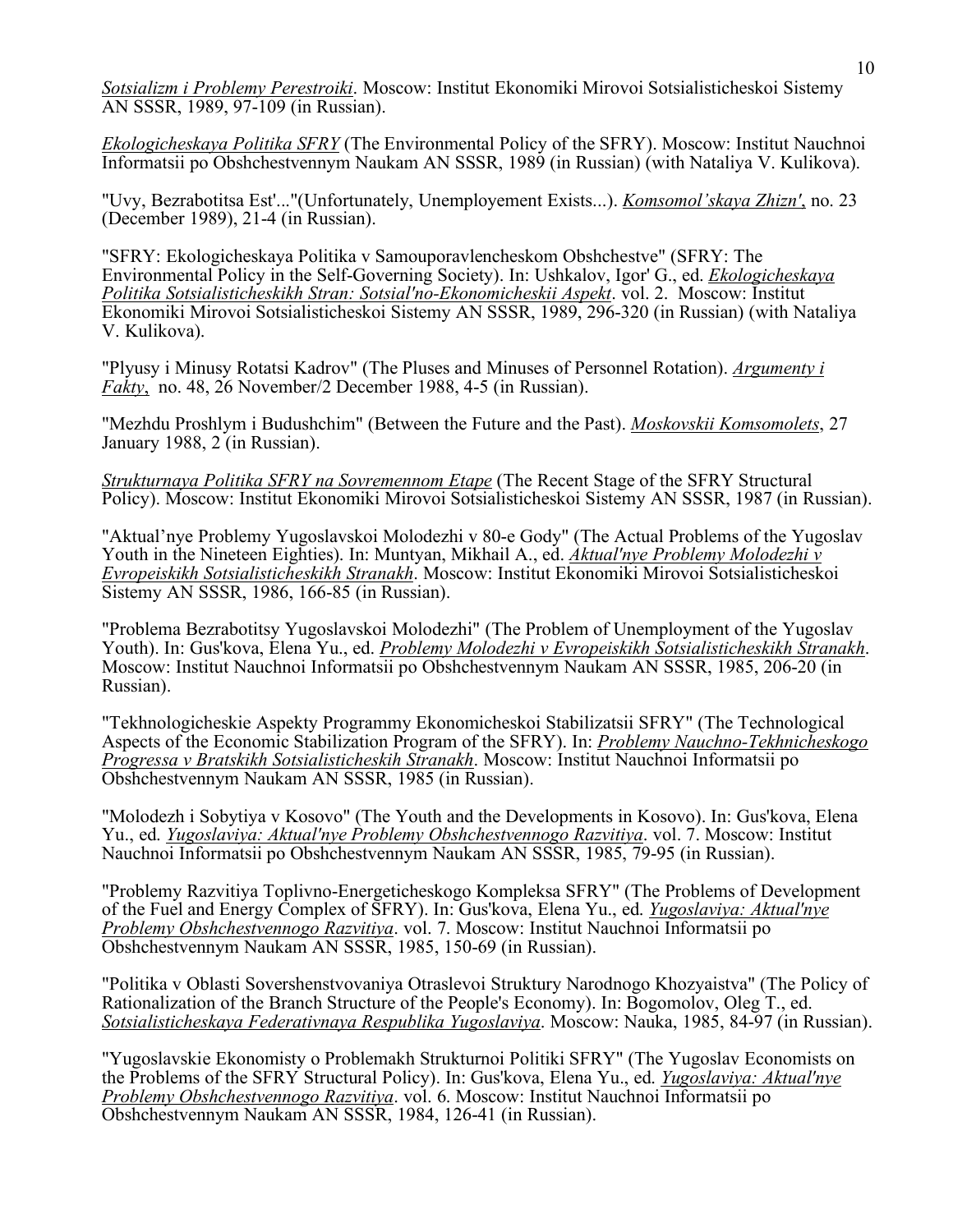"O Ucescu u Upravljanju i Samoupravljanju Skolske i Studentske Omladine SSSR" (On the Governing and Self-Governing Activities of Students in the USSR). In: *Peti Bilateralni Seminar SSOJ-VLKSM "Ucesce Omladine u Drustvenom Upravljanju"*. Kumrovec, Croatia, Yugoslavia: Istrazivacki Centar Saveza Socijalisticke Omladine Jugoslavije, 1984, 121-8, 177-88 (in Serbo-Croatian).

"Problemy Perestroiki Struktury Narodnogo Khozyaistva SFRY" (The Problems of Restructuring of the SFRY People's Economy). In: Tarasov L. A., editor. *Strany SEV: Tendentsii Proizvodstva i Khozyaistvennyi Mekhanizm na Sovremennom Etape*. Moscow: Institut Ekonomiki Mirovoi Sotsialisticheskoi Sistemy AN SSSR, 1984, 113-23 (in Russian).

"O Nekotorykh Problemakh Vyravnivaniya Urovnei Ekonomicheskogo Razvitiya Respublik i Krayev SFRY" (On Some Problems of the Equalization of the Levels of Economic Development of the Republics and Districts of SFRY). In: Bakovetskii, Oleg D., ed. *Ekonomika Stran Chlenov SEV na Sovremennom Etape: Problemy, Perspektivy*. Moscow: Institut Ekonomiki Mirovoi Sotsialisticheskoi Sistemy AN SSSR, 1983, 132-41 (in Russian).

# **Professional Presentations**

"BRICS and the Challenges of Migration." FLACSO-ISA Joint Conference. Quito, Ecuador. July 2018.

"Russia and the Erosion of the Eurocentric IR System." International Studies Association 59th Annual Meeting. San Francisco, CA. April 2018.

"The Russian Elite Diaspora Abroad: The Myth and the Reality." 19<sup>th</sup> April International Academic Conference on Economic and Social Development. The Higher School of Economics. Moscow, Russia. April 2018.

"The 2016 US Presidential Election and Some Interesting Parallels with the Soviet Perestroika." 19th April International Academic Conference on Economic and Social Development. The Higher School of Economics. Moscow, Russia. April 2018.

"The Recent Migration Trends in Russia and the World." "Regional Perspectives on Migration and Refugees" Conference. Harriman Institute, Columbia University, New York, January 2018.

"The 2016 Election and Some Interesting Parallels with Putin's Russia and the Soviet Perestroika." Association for Slavic, East European, and Eurasian Studies 49<sup>th</sup> Annual Convention. Chicago, November 2017.

"The Russian Intellectual Diaspora: Its History and Current State." "The Century of Movement: Russian Culture and Global Community Since 1917" Conference. University of North Carolina at Chapel Hill, October 2017.

"The Hispanic Immigration Dynamics and Its Role in US History and Modern Political Life." "Russia and Iberoamerica in A Globalizing World: History and Modernity" Conference. St. Petersburg State University, St. Petersburg, Russia, October 2017.

"The Donald Trump Phenomenon and the Systemic Crisis of American Politics" and "The Russian Diaspora in the United States." The Russian International Studies Association Ninth Convent. Moscow, Russia, September 2017.

"Political Cataclysms at the Start of the Century, the Erosion of the Eurocentric System, and the Trump Phenomenon." 5<sup>th</sup> WISC Global International Studies Conference. Taipei, Taiwan, April 2017.

"The Internationalization of the Russian Science and Education: Goals, Policies, and Challenges." International Studies Association 58th Annual Meeting. Baltimore, MD, March 2017.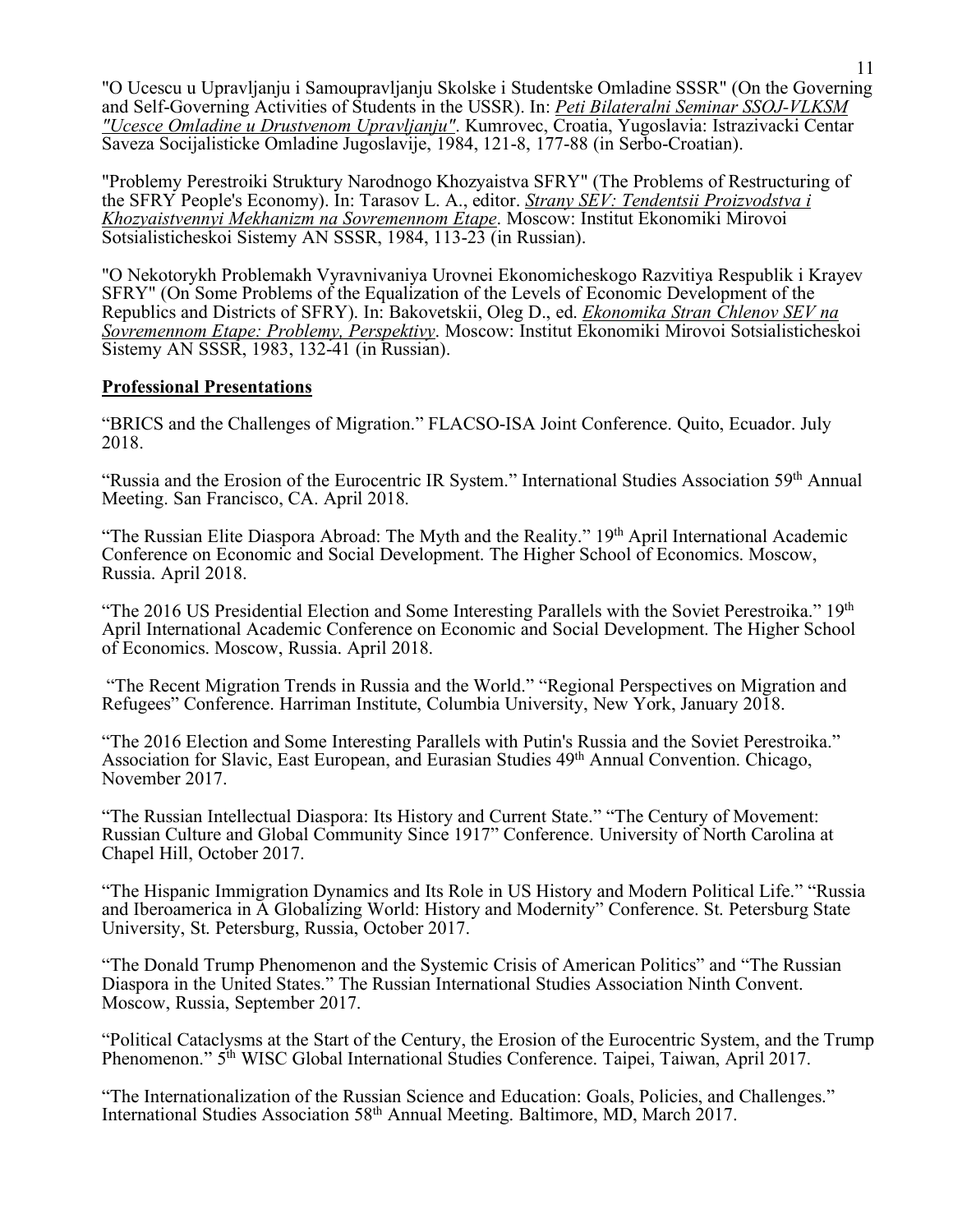"Governing Regional Migration Systems: A Comparative Perspective." "Dis-Integration and Dis-Connection in the Post-Soviet Space" Conference. CERI-Sciences Po University. Paris, France, November 2016.

"The Evolving European, Eurasian, and North American Regional Migration Systems." American Political Science Association 112<sup>th</sup> Annual Meeting. Philadelphia, PA, September 2016.

"BRICS: A Political Gesture or a Real Deal?" International Studies Association 57<sup>th</sup> Annual Meeting. Atlanta, GA, March 2016.

"Intellectual Migration in the Post Soviet Area: Trends and Policies." International Studies Association 57th Annual Meeting. Atlanta, GA, March 2016.

"The 2016 Elections and the Crisis of the US Electoral and Political System." "Rethinking Russia" International Conference. Moscow, Russia, March 2016.

"Migration Processes in Comparative Perspective: The Possibilities of the Administrative Maneuver" 4th Gaidar Forum on "Russia and the World: The View of the Future." Moscow, Russia, January 2016.

"BRICS Members and the Migration Challenge." Association for Slavic, East European, and Eurasian Studies 47<sup>th</sup> Annual Convention. Philadelphia, November 2015.

"Governing Regional Migration Systems: A Comparative Perspective." International Council for Central and East European Studies Ninth World Congress. Makuhari, Japan. August 2015.

"The BRICS Members and the International Migration: In Search of a Common Ground." International Council for Central and East European Studies Ninth World Congress. Makuhari, Japan. August 2015.

"Demographic Policy and the Politics of Migration in Russia." International Studies Association 56<sup>th</sup> Annual Meeting. New Orleans, LA, February 2015.

"The Soft Power Potential of the Intellectual Migration in the CIS." International Studies Association 56th Annual Meeting. New Orleans, LA, February 2015.

"BRICS Members and the Migration Challenge." International Studies Association Global South Caucus. Singapore, January 2015.

"Russian Academic Reform and the Brain Drain Issue." Association for Slavic, East European, and Eurasian Studies 46th Annual National Convention. San Antonio, TX, November 2014.

"When Neighbors Watch: US Experience of Community Policing." "Unity in Diversity" Second International Research and Training Conference. Moscow City Government. Moscow, Russia, October 2014.

"The Systemic Roots of Corruption in Migration Sphere in the US and Russia: A Comparative Perspective." A Joint International Studies Association and FLACSO Regional International Studies Association Meeting. Buenos Aires, July 2014.

"Migration, Demography, and Politics in the US and Russia." Political Demography Section of the International Studies Association 1<sup>st</sup> Conference. Warsaw, Poland, June 2014.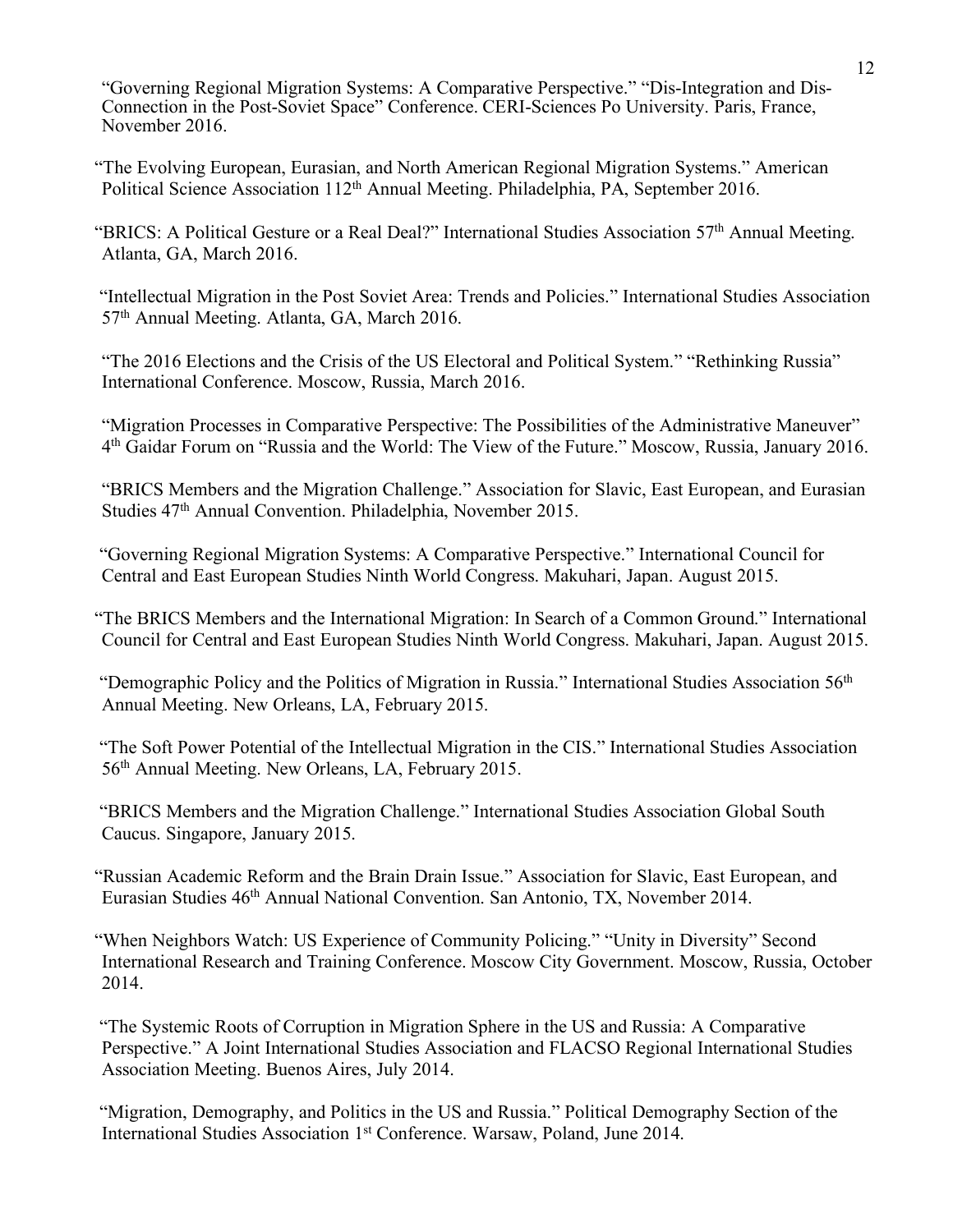"The Trends of Russian Intellectual Migration." International Studies Association 55th Annual Meeting. Toronto, Canada, March 2014.

"Russian Intellectual Diaspora: The Scale, Structural Characteristics, and Prospects of Cooperation with Russia." Second International Forum of Russian-speaking Science and Technology Professionals. Tempe, AZ, March 2014.

"Assessing the Eurasian Migration System within the Global Context." "Towards New Migration Systems, Patterns and Policies in Eurasia: The Case of Turkey and the Russian Federation." Centre on Migration Policy and Migration, University of Oxford. Oxford, United Kingdom, November 2013.

"The Changing Balance of Traditional and Non-Traditional Security Risks in the Post-Communist Region." Joint ISA CISS/UNU-CRIS Conference on "Co-operation, Integration and Alliances: Regional and Global Perspectives, Challenges and Solutions." Bruges, Belgium, June 2013.

"A Noah's Arc of Nations: Eurasian Demographics and Migration" Seminar. The US Department of State Bureau of Intelligence and Research. Washington, DC, April 2013.

"Migration Policy as a Component of the Russian Foreign Policy." International Studies Association 54th Annual Meeting. San Francisco, CA, April 2013.

"Corruption in the Migration Sphere : The Cases of the US and Russia." Association for Slavic, East European, and Eurasian Studies 44th Annual National Convention. New Orleans, LA, November 2012.

"Migration: Sources, Causes, and Regulation." Russian International Studies Association Seventh Biannual Convent. Moscow, Russia, September 2012.

"The Systemic Roots of Corruption in Migration Sphere in the US and Russia: A Comparative Perspective." Joint ISA CISS/Keynote Conference on "Between the Global and the Local: Actors, Institutions, and Processes." Prague, the Czech Republic, June 2012.

"Brain Drain v. Brain Gain: The Dilemmas of Russian Intellectual Migration." British International Studies Association and the International Studies Association Joint International Conference, Edinburgh, Scotland, United Kingdom, June 2012.

"The Post Communist States and the Changing Balance of Traditional and Non-Traditional Security Threats" (together with Mikhail Molchanov, St. John's University, Canada). British International Studies Association and the International Studies Association Joint International Conference, Edinburgh, Scotland, United Kingdom, June 2012.

"Leadership Transition in Russia: Continuity or Change?" The 2nd Asan Institute Plenum on "Leadership." Seoul, South Korea, April 2012.

"Interpreting Recent Demographic Trends in Eurasia." International Studies Association 53rd Annual Meeting. San Diego, CA, April 2012.

"Problems of Migration Policy of the US and Russia in Comparative Perspective." "Migration in Host Countries: Social Constraints, Cultural Context and Political Consequences" Conference. Higher School of Economics – State University. Moscow, Russia, April 2012.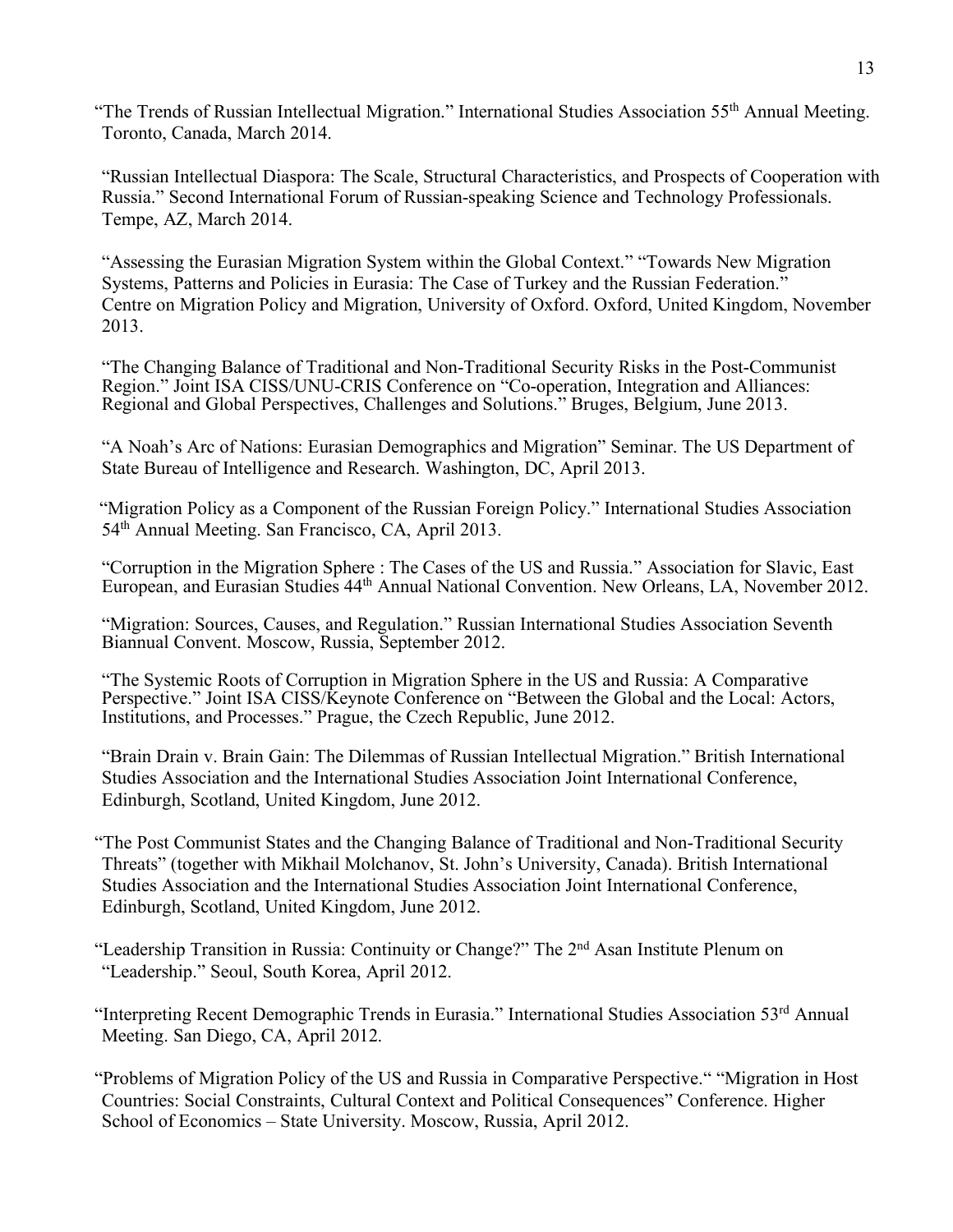"Russian Intellectual Migration." "Labor Migration in the Post-Soviet World (Impetus, Experience, Effects, Policy)" Conference. Harriman Institute, Columbia University, New York, 2-3 March 2012.

"Russian Brain Drain: Myths *v.* Reality." CERI-Sciences Po Seminar on "Brain Drain Vs. Brain Gain: The Dilemmas of Intellectual Migration." Paris, France, December 2011.

"Migration to Russia from Central Asia and the Transcaucasus: The Ethnic, Political and Socioeconomic Aspects." Association for Slavic, East European, and Eurasian Studies 43<sup>rd</sup> Annual National Convention. Washington, DC, November 2011.

"The Russian Language Programs Dynamics in the US: The Recent Trends.**"** Fifth Annual Convention of the *Russian World*. Moscow, Russia, November 2011.

"Migration and Corruption in the US and Russia: A Comparative Perspective." Trilateral Conference on "Corruption in Mexico, Russia, and the United States." Nashville, TN, October 2011.

"Russian Brain Drain: Current Trends and Policies." European Consortium for Political Research 6<sup>th</sup> General Conference. Reykjavik, Iceland, August 2011.

"Brain Drain v. Brain Gain: The Dilemmas of the Russian Intellectual Migration." Central and Eastern European International Studies Association 8<sup>th</sup> Convention. Istanbul, Turkey, June 2011.

"The Political Implications of Ethnic Immigration: A Comparative Perspective." Conference on the "Public Administration in the 21st Century: Traditions and Innovations." Moscow State University, Moscow, Russia, May 2011.

"The Scale and Social Impact of the Russian Intellectual Migration." Association for Slavic, East European, and Eurasian Studies 42nd Annual National Convention. Los Angeles, CA, November 2010.

"Russian Intellectual Diaspora and the Modernization of Russia" Fourth Annual Convention of the *Russian World*. Moscow, Russia, November 2010.

"The Recent Trends in the Field of International Security in Central Asia: The Last Two Years." Sixth Seminar for the Central Asian Parliaments Members. George C. Marshall European Center for Security Studies. Berlin, Germany, October 2010.

"The Scale and Structural Characteristics of the Modern Russian Intellectual Migration." "The Role of the Russian Diaspora in the Modernization and Development of the 20<sup>th</sup> Century America" Conference. American Councils for International Education. Washington, DC, October 2010.

"Changes in Migration Legislation and the Latest Trends of Russian Intellectual Migration." Russian International Studies Association Convent. Moscow, Russia, September 2010.

"Migration Policies in the US and Russia: A Comparative Perspective." International Council for Central and East European Studies Eighth World Congress. Stockholm, Sweden. July 2010.

"New Trends of the Russian Intellectual Migration." The Comparative International Studies Section of the International Studies Association Tenth Millennium Conference. Venice, Italy, July 2010.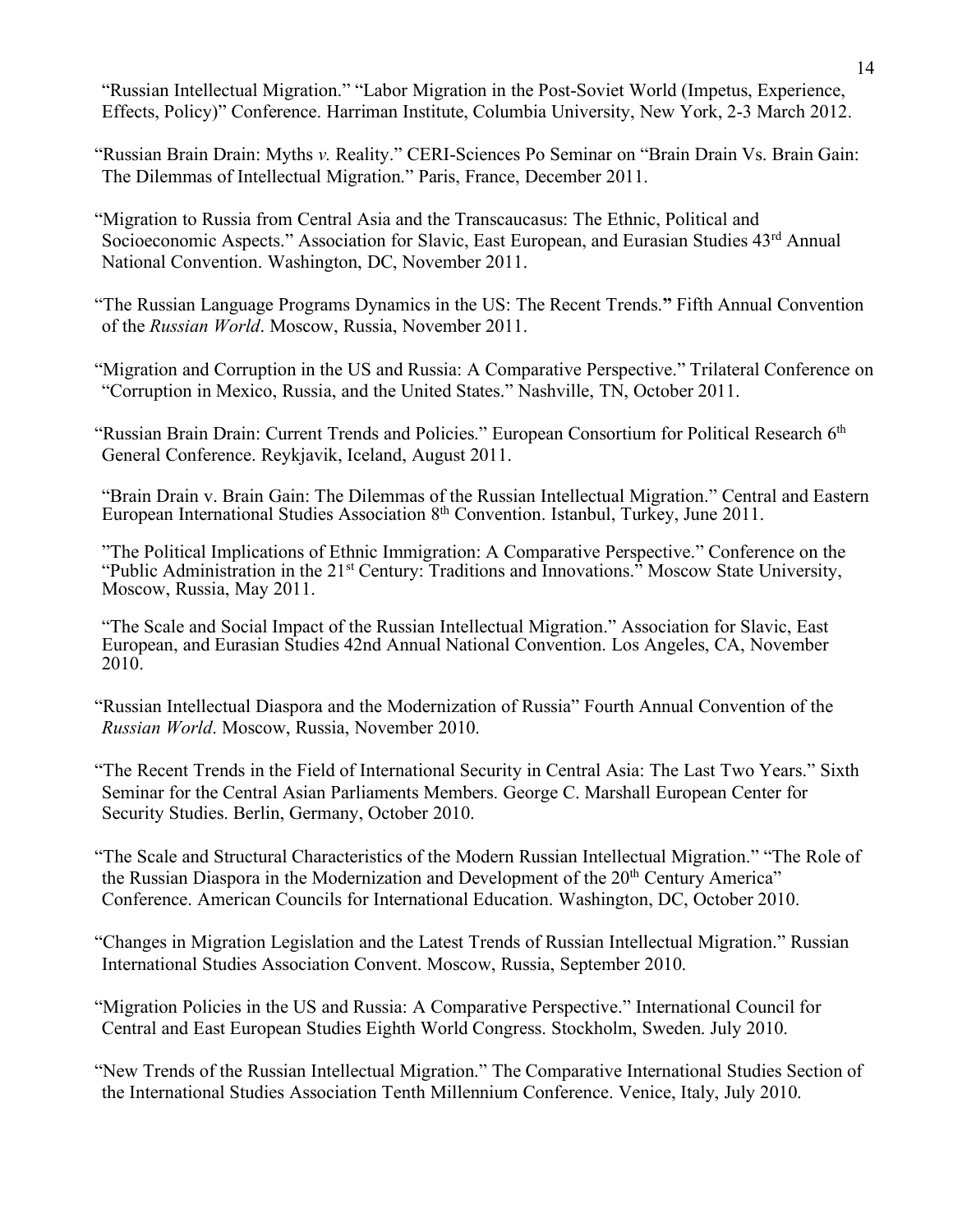"Migration of Russian Highly Skilled Workers." "Institutions, Networks, and Trust in European-Russian Relations" Conference. European University Institute, Florence, Italy, March 2010.

"Migration Trends in Central Asia: The Ethnic and Socioeconomic Aspects." "Regional Border Management/Security" Conference. Defense Security Cooperation Agency and George C. Marshall European Center for Security Studies. Almaty, Kazakhstan, March 2010.

"Russian Intellectuals in the US-Russian Transnational Space." International Studies Association 51st annual meeting. New Orleans, LA, February 2010.

"The Current Trends of the Russian 'Brain Drain'." Third Annual Convention of the *Russian World*. Moscow, Russia, November 2009.

"The Post-Soviet Migration Trends: The Ethnopolitical and Socioeconomic Aspects." International Studies Association—South Annual Meeting. Nashville, TN, October 2009.

"Migration Policies in the Post Soviet Space, North America, and Western Europe: A Comparative Perspective." Central and Eastern European International Studies Association 7<sup>th</sup> Convention. Saint Petersburg, Russia, September 2009.

"The Institutional Structure of the US Labor Migration Management Process." "The Russian Migration Forum." Moscow, Russia, July 2009.

"Trends of the Russian Intellectual Migration." "Russian Innovations Forum." Moscow, Russia, May 2009.

"Migrations in the Post Soviet Region." Seminar on "Immigration: The Social and Cultural Capital." Woodrow Wilson International Center for Scholars and the Contemporary Culture Center of Barcelona. Barcelona, Spain, April 2009.

"Migration and the Changing Urban Landscape in the US and Russia: A Comparative Perspective." International Studies Association 50<sup>th</sup> Annual Meeting. New York, NY, February 2009.

"The US Migration Policy: The Lessons for Russia." "The Demographic Challenges of the Twenty-First Century" Seminar. Institute of Demography, The Higher School of Economics State University. Moscow, Russia, December 2008.

"Migration Policy in the US and Russia: A Comparative Perspective." Russian International Studies Association Convent. Moscow, Russia, September 2008.

"Brain Drain *versus* Brain Gain: The Russian Intellectual Migration Trends." International Studies Association 49th Annual Meeting. San Francisco, CA, March 2008.

"Migration and the Changing Faces of Cities in the US and Russia: A Comparative Perspective." US-Russia Conference on Urban Land Development. Murfreesboro, TN, December 2007.

"The Post-Soviet Migration Dynamics: From Ethnic Conflict to Economic Necessity." American Association for the Advancement of Slavic Studies 39<sup>th</sup> Annual National Convention. New Orleans, LA, November 2007.

"US Migration Policy." Russian Academy of Civil Service, September 2007.

"Migrant Remittances in the Post Soviet Space: The Financial, Socio-Economic, and Political Aspects." International Studies Association 48th Annual Meeting. Chicago, Il, February-March 2007.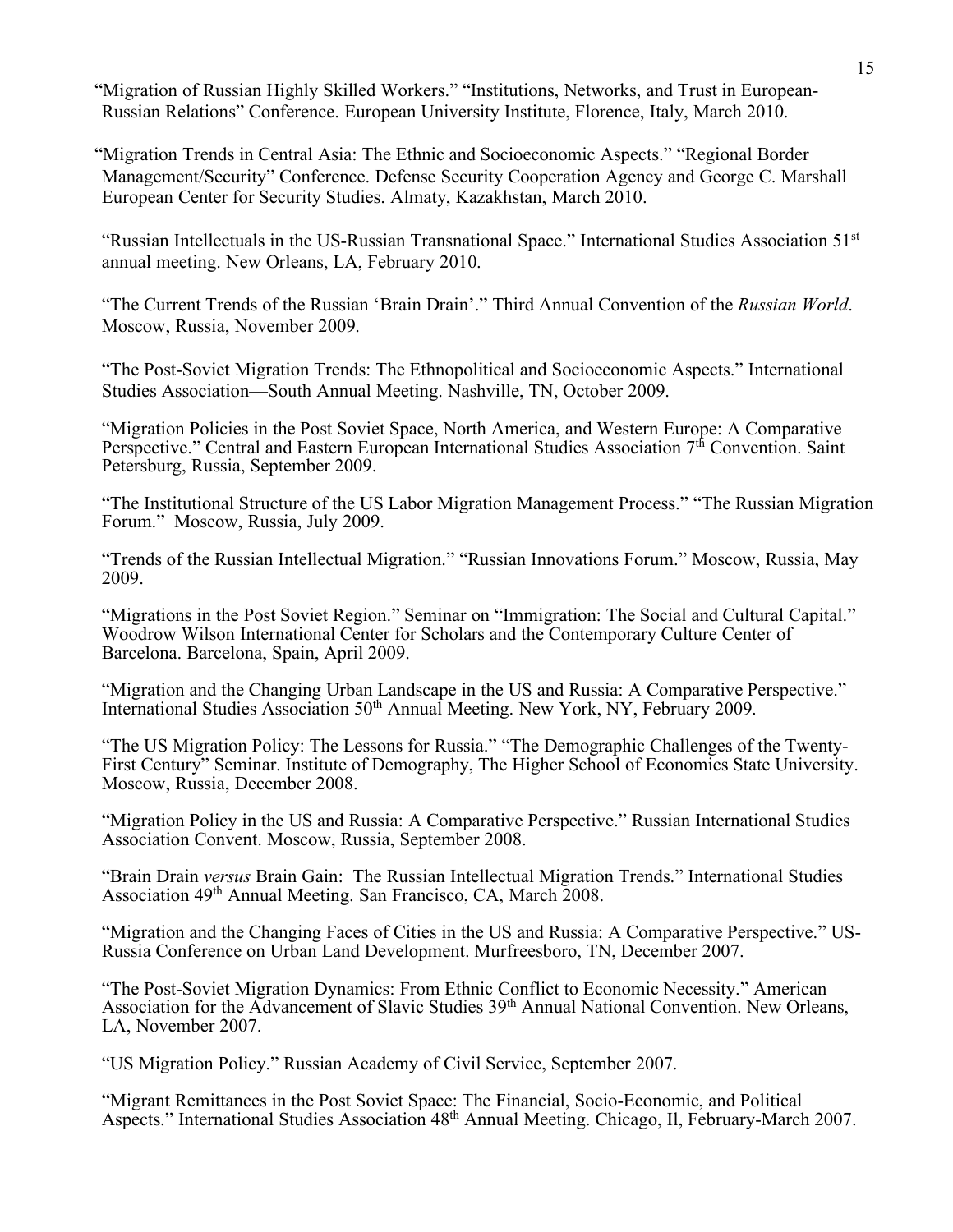"Brain Drain from Russia: Myths and Reality." Fifth International Conference on Politics and International Affairs. Athens, Greece, June 2007.

"The Intellectual Migration of the Russian Scientists." The International Conference on "East-West Migration: Problems, Programs, and Policies." The Eurasia Foundation and the Romualdo Del Bianco Foundation, Florence, Italy, November 2006.

"Immigration to the US: The Lessons for Russia." The Comparative International Studies Section of the International Studies Association Sixth Millennium Conference. The Hague, Holland, June 2006.

"Migration Policies in the United States and Russia: A Comparative Perspective." International Studies Association 47th Annual Meeting. San Diego, CA, March 2006.

"United Europe and the Post-Soviet Migration." Seventh World Congress of the International Council for Central and East European Studies. Berlin, Germany, July 2005.

"Migrant Remittances in the CIS: The Socio-Economic and Political Aspects." International Studies Association 46th Annual Meeting. Honolulu, Hawaii, March 2005.

"Migration Trends in the Post-Soviet Space: The Post-Dissolution Dynamics." Policy Seminars on Conflict in Eurasia. Institute for Conflict Analysis and Resolution, George Mason University, February, May, and October 2005.

"The Post-Soviet Migration: New Trends at the Beginning of the Twenty-First Century." Kennan Institute Workshops on Immigration, Forced Migrants, and Refugees in Central Eurasia. Woodrow Wilson International Center for Scholars, Washington, DC, March 2004 and January 2005.

"Political Revolutions and Changes in Social Values: Stalin's Victory and the Post-Soviet Transition." American Association for the Advancement of Slavic Studies 36<sup>th</sup> Annual National Convention. Boston, MA, December 2004 (with Otto R. Latsis from *Moscow News* Daily).

"The Intellectual Migration from Russia." The Comparative International Studies Section of the International Studies Association Fifth Millennium Conference. Salzburg, Austria, July 2004 (with Zhanna A. Zaionchkovskaia from the Russian Academy of Sciences).

"The Post-Soviet Labor Migrations: The Socio-Economic, Legal, and Financial Aspects." International Studies Association 45<sup>th</sup> Annual Meeting. Montreal, Ouebec, Canada, March 2004.

"Migration Patterns in the United States and Russia: A Comparative Perspective." "The Problems of Migration and the Experience of Its Regulation in the Polyethnic Caucasus Region" International Conference. Stavropol and Dombai, Karachaevo-Cherkessia, Russia, October 2003.

"Migrations and Migrants in American Politics." "Migrations and the Labor Market in the Countries of Central and Eastern Europe" International Conference. Chisinau, Moldova, May 2003.

"The Changes in the Migration Patterns in the Post-Soviet States: The First Decade." International Studies Association 44th Annual Meeting. Portland, OR, February 2003 (with Zhanna A. Zaionchkovskaia from the Russian Academy of Sciences).

"State- and Nation-Building Policies and the New Trends in Migration in the Former Soviet Union." International Studies Association 43rd Annual Meeting. New Orleans, LA, March 2002.

"The Ethnic and Professional Factors in the Formation of the Post-Soviet Migration Flows."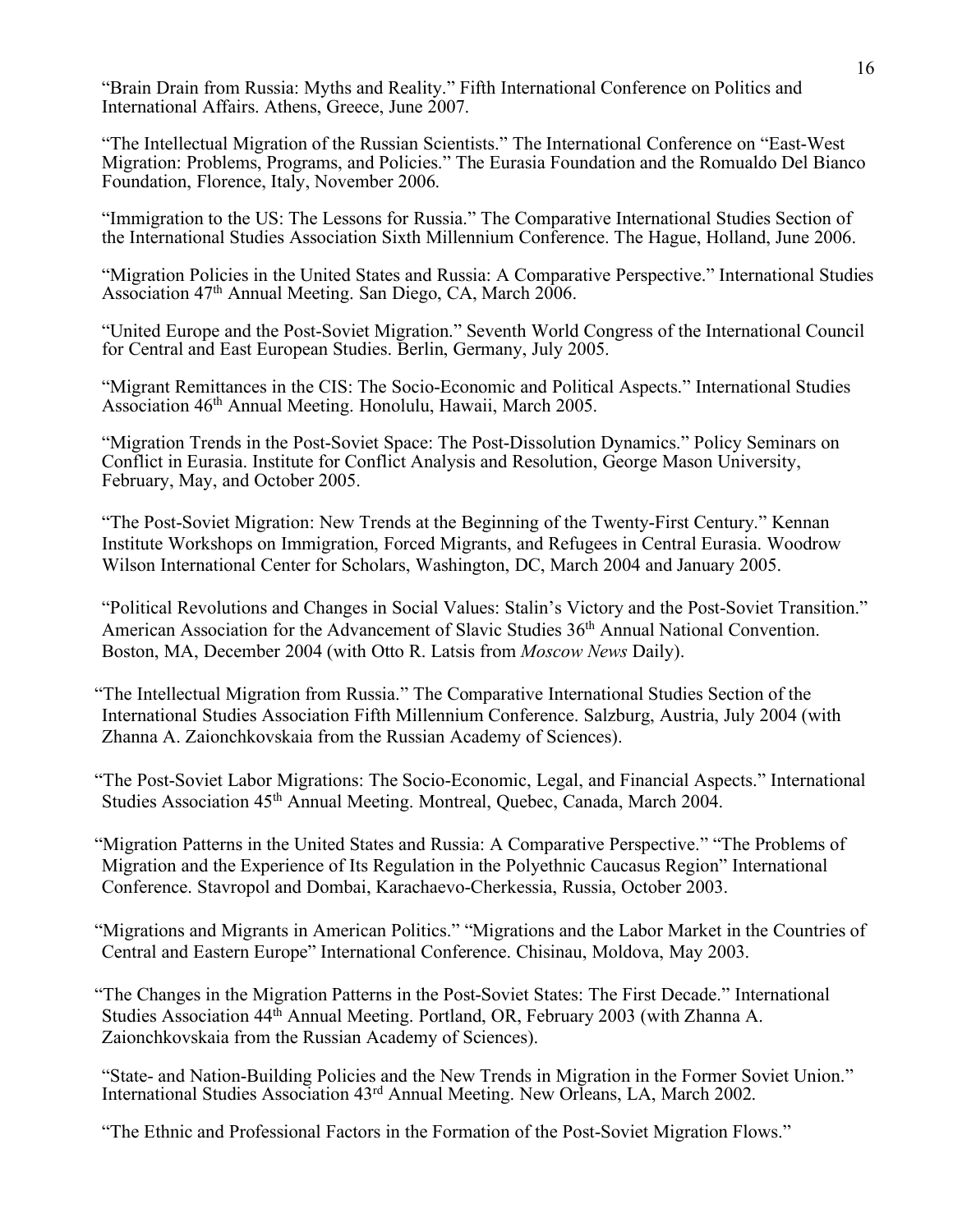International Studies 42nd Association Annual Meeting. Chicago, IL, February 2001.

"Post-Soviet Minority Politics and Implications for the Formation of New Migration Flows." International Studies Association/South Annual Meeting. Birmingham, AL, October 2000.

"The Contradictions of the Russian Ethnic Policies." Association for the Study of Nationalities Second Annual Convention. New York, NY, April 1997.

"The Ethnic Dimensions of the Current Russian Reforms." International Studies Association 36<sup>th</sup> Annual Meeting. Chicago, IL, February 1995.

"The Federal Aspects of Post-Soviet Reforms." American Association for the Advancement of Slavic Studies 26<sup>th</sup> Annual National Convention. Philadelphia, PA, November 1994.

"Reforming the Multinational Federation: The Soviet and Post-Soviet Experience." American Association for the Advancement of Slavic Studies 25<sup>th</sup> Annual National Convention. Honolulu, HI, November 1993.

"The International Consequences of Newly Emerging Migration Flows in the Post-Soviet States." International Studies Association/South and International Security Studies Section of the ISA Joint Annual Meeting. Maxwell AFB, Montgomery, AL, October 1993.

"The New Migration Flows in the Post-Soviet States and Their Internal and External Consequences." European Studies Conference, Omaha, NE, September 1993.

"Current Trends in the Russian Political Economy and the Prospects for Cooperation Between Alabama and Russia." Alabama Export Council Annual Meeting. Northriver Club, AL, May 1993.

"New Migration Trends in the Region of the Former USSR and the Issue of Stability," and "The Socioeconomic Aspects of Women's Position in Russia." American Association for the Advancement of Slavic Studies 24th Annual National Convention. Phoenix, AZ, November 1992.

"Ethnic Conflict and the Development of New Migration Flows on the Territory of the Former USSR and Eastern Europe." First Alabama Conference on *Europe After Communism*. University of Alabama. Tuscaloosa, AL, September 1992.

"New Migration Trends in the Former USSR and Their Socio-Economic and Political Bases." *Successor States of the Soviet Union and Their Relations with the United States* Conference. Ohio State University. Columbus, OH, July 1992.

"Reforms in Multinational States: the USSR and Yugoslavia." Southern Political Science Association Annual Meeting. Tampa, FL, November 1991.

"Male/Female Issues in the Soviet Union: Focus on Sexual Harassment"(with Geralyn McClure Franklin, Stephen F. Austin University, TX). Academy of Management Annual Meeting. Miami, FL, August 1991.

# **Roundtable Participation**

"Atlanticism: In Retreat or Moving Forward?" 27<sup>th</sup> Economic Forum. Krynica-Zdroj, Poland. September 2018.

"The Academia's Role in the Normalization of he US-Russian Bilateral Relations." "Reading Solzhenitsyn" International Scholarly Conference. Northern Vermont University – Lyndon, Vermont. September 2018.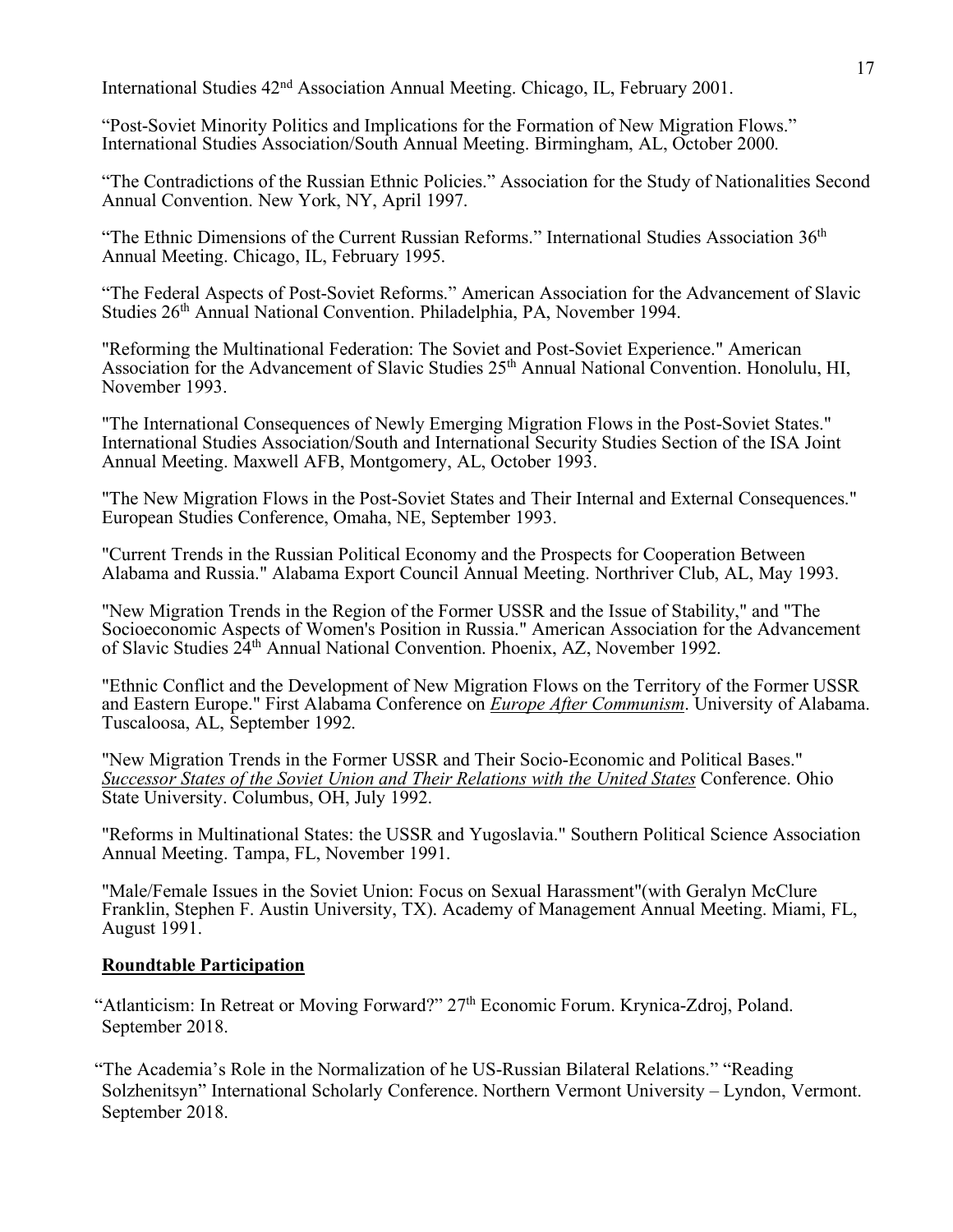"The Eroding World Eurocentric System, The Evolving Roles of Major Political Players, and the New Populist Wave." International Studies Association 59th Annual Meeting. San Francisco, CA. April 2018.

"Populism Under a Spotlight." Kennan Institute Alumni Conference. Berlin, Germany, November 2017.

"New Research and Approaches to the Study of Migration in Russia." Association for Slavic, East European, and Eurasian Studies  $47<sup>th</sup>$  Annual Convention. Washington, DC, November 2016.

"Media Coverage of Crises: Media Systems and Comparative Analysis." International Studies Association 57th Annual Meeting. Atlanta, GA, March 2016.

"Russia, Ukraine, and the West: Negotiating a Truce." International Studies Association 56th Annual Meeting. New Orleans, LA, February 2015.

"Russian Migration in Comparative Perspective." 12<sup>th</sup> Annual Rhodes "Dialogue of Civilizations" Forum. Rhodes, Greece, September 2014.

"The Evolving Migration Situation and Policy Responses in the Post Communist Space: A Comparative Perspective." International Studies Association 54<sup>th</sup> Annual Meeting. San Francisco, CA, April 2013.

"Modern Migration: The End of Tolerance?" Tenth Annual Rhodes "Dialogue of Civilizations" Forum. Rhodes, Greece, October 2012.

"Migration in Eurasia in the Context of Broader Migration Trends." "Labor Migration in Eurasia: Links to Global Migration and Human Security Trends" Conference. Kennan Institute for Advanced Russian Studies, Woodrow Wilson International Center for Scholars, Washington, DC, September 2012.

"Russia and Its Regions in World Politics," "Energy Security and Geopolitics," and "The Social and Political Implications of Post Communist Ethnic Migration: A Comparative Perspective." International Studies Association 53rd Annual Meeting. San Diego, CA, April 2012.

"American Politics and the Immigration Problem." US-Russian Journalist Seminar on the Ethnic Relations and Migration." Moscow, Russia, April 2012.

"Global Russians." "Breaking Down Walls" Second Youth International Economic Forum. Saint Petersburg, Russia, June 2011.

"The Post Soviet Space: The Demographic *versus* the Political Priorities: A Comparative Perspective" and "Reset *Déjà vu*—East and West Look toward an Uncertain Future." International Studies Association 52nd Annual Meeting. Montreal, Canada, March 2011.

"Understanding Belarus." Association for Slavic, East European, and Eurasian Studies 42nd Annual National Convention. Los Angeles, CA, November 2010.

"The Russian Modernization and the Role of Russian Speaking Diaspora." American Councils for International Education, Washington, DC, October 2010.

"Islam in Central Asia: Current Dynamics and Dilemmas." International Studies Association 51st Annual Meeting. New Orleans, LA, February 2010.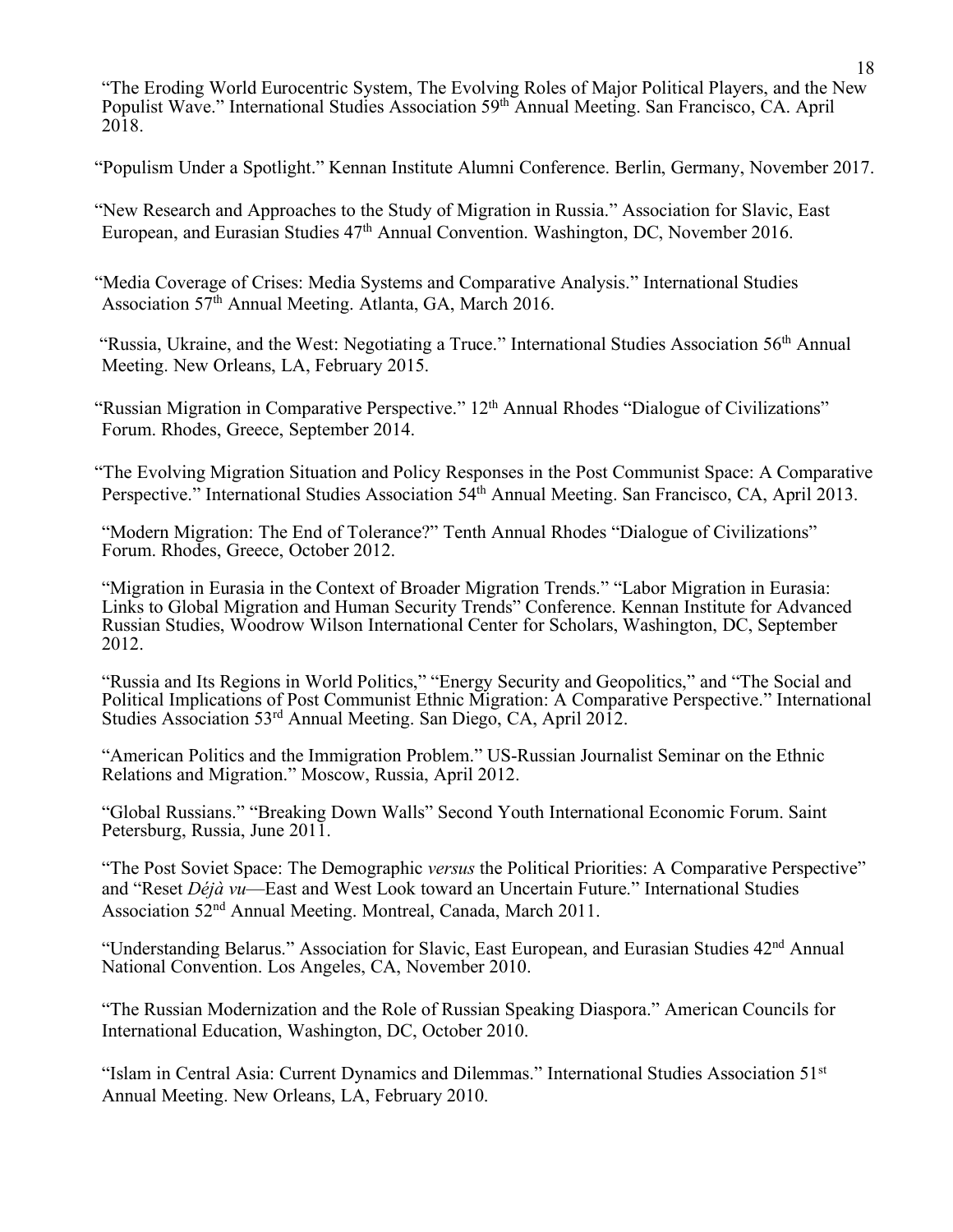"Democratic Processes in States Undergoing Transition and Democratic Consolidation: Critical Reassessment." International Studies Association 51<sup>st</sup> annual meeting. New Orleans, LA, February 2010.

"The Scale and Impact of the Russian Intellectual and Educational Migration." Fourth Annual Convention of the *Russian World*. Moscow, Russia, November 2010.

"The Significance of NGO and Other Non-State Actors." International Studies Association—South Annual Meeting. Nashville, TN, October 2009.

"Migrants and the Receiving Societies: Anti-Immigrant Phobias and Social Practices." American Association for the Advancement of Slavic Studies 41<sup>st</sup> Annual Convention, Boston, MA, November 2009.

"New Migration Trends in the Post Soviet Space and the Lessons of the U. S. Migration Experience." American Association for the Advancement of Slavic Studies 40<sup>th</sup> Annual Convention. Philadelphia, PA, November 2008.

"Influencing College Students' Perspectives through Service-learning." Eighths International Research Conference on Service-learning and Community Engagement. New Orleans, LA, October 2008.

"The Role of International Factors in the Development of Russia's Regions." International Studies Association 49th Annual Meeting. San Francisco, CA, March 2008.

"Issues in International Service Learning." American Democracy Project—South Third Annual Meeting. Kennesaw, GA, October 2007.

"The North-South Dimensions of the Russian Foreign Policy." American Association for the Advancement of Slavic Studies 39<sup>th</sup> Annual National Convention. New Orleans, LA, November 2007.

"Mobilizing Memory: The Challenges of Students' Community Engagement." American Democracy Project National Meeting. Philadelphia, PA, June 2007.

"Geopolitics in Central Eurasia: Trends, Relationships, and Prospects." International Studies Association 48th Annual Meeting. Chicago, Il, February-March 2007.

"Russian Soft Power at the Beginning of the Twenty-First Century." The Comparative International Studies Section of the International Studies Association Seventh Millennium Conference. Bucaco, Portugal, June 2007.

"The Post-Soviet Energy Policy: Modeling the Economic and Political Risks." International Studies Association 47th Annual Meeting. San Diego, CA, March 2006.

"'Finding Home': Population Movements in Eurasia." American Association for the Advancement of Slavic Studies 37th Annual National Convention. Salt Lake City, UT, November 2005.

"Modeling the Post-Soviet Energy Policy." Southern Conference on Slavic Studies 43<sup>rd</sup> Annual Meeting. Nashville, TN, April 2005.

"Contemporary Russia: A Segmented Society." American Association for the Advancement of Slavic Studies 36th Annual National Convention. Boston, MA, December 2004.

"The Socio-Economic Consequences of the Crisis and the Current Reforms." American Association for the Advancement of Slavic Studies 24th Annual National Convention. Phoenix, AZ, November 1992.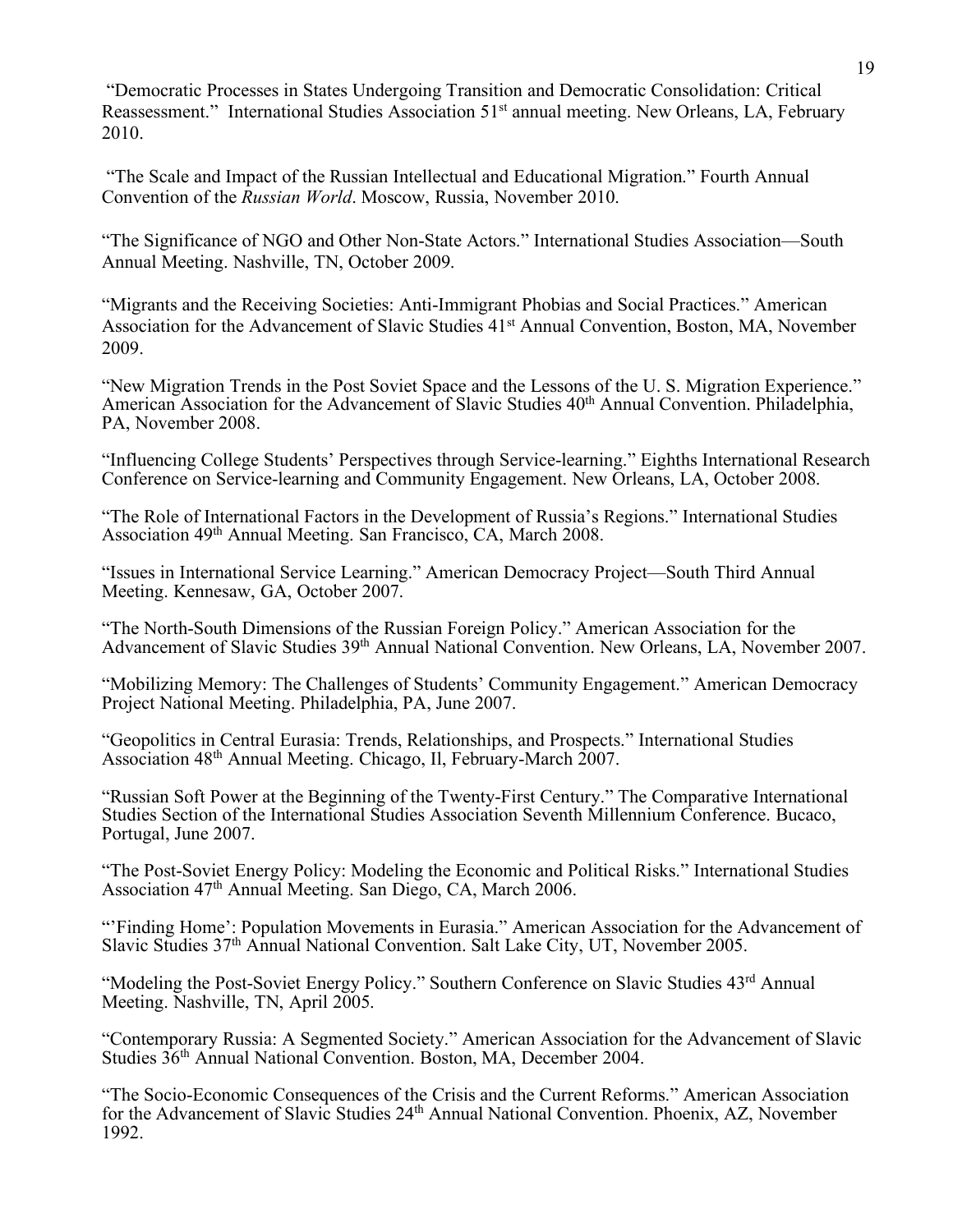# **Other Professional Activities**

Visiting Researcher, MGIMO-University, Moscow, Russia, 2016-present.

Participated in scholarly conferences in the US, Argentina, Austria, Belgium, Canada, China, Croatia, the Czech Republic, Ecuador, France, Germany, Greece, Hong Kong, Hungary, Iceland, Italy, Japan, Kazakhstan, Republic of Korea, the Netherlands, Mexico, Moldova, Poland, Portugal, Russia, Serbia, Singapore, Spain, Sweden, Taiwan, Turkey, Ukraine, the United Kingdom, and Vietnam.

Served as organizer, chair, discussant, or participant of a large number of panels and roundtables at the international, US national and regional professional meetings.

US Co-chair, Working Group on Migration, US-Russia Social Expertise Exchange, 2013-2015.

Co-founder, Middle Tennessee State University Veterans' Memorial Committee, 2004-present.

Member, Middle Tennessee State University Faculty Senate, 2004-2007.

Member, Middle Tennessee State University International Education and Exchanges Committee, 2006- 2012.

Member, MTSU Department of Political Science Graduate Studies Committee, 2006-2008 and 2014 present.

Member, MTSU Holocaust Committee, 2008-present.

Member, MTSU Honors College Fulbright Review Committee, 2009-present.

Member, MTSU Study Abroad Scholarship Committee, 2009-2011.

Organizer, First Alabama Conference on "Europe after Communism" (The University of Alabama, 19 September 1992).

Co-organizer, Russian-American Urban Studies Conference, Nashville, TN, November 2007.

Co-organizer, US-Russian Seminar on "The Political Implications of Ethnic Immigration: A Comparative Perspective." Moscow State University. Moscow, Russia, May 2011.

Co-organizer, Trilateral Seminar on Political Corruption in the US, Russia, and Mexico. Nashville, TN, October 2011.

Co-organizer, International Conference on "Migration in Host Countries: Social Constraints, Cultural Context and Political Consequences." Higher School of Economics—National University. Moscow, Russia, April 2012.

Co-organizer, International Seminar on the "Ethno-migrational and Diasporal Processes in a Re-settler Society," Irkutsk, Russia, May-June 2013.

Member, Advisory Board, Russian-American Center, Dallas, TX, 1999-present.

Board Member, Research Institute for European and American Studies, Athens, Greece, 2007-present.

Jury Member, "The Problems of International Cooperation within BRICS" International Student Conference. Sevastopol, Crimea, Russia, September 2015.

Advisor, Eurasia Network for Political Research. Moscow, Russia, 2008-present.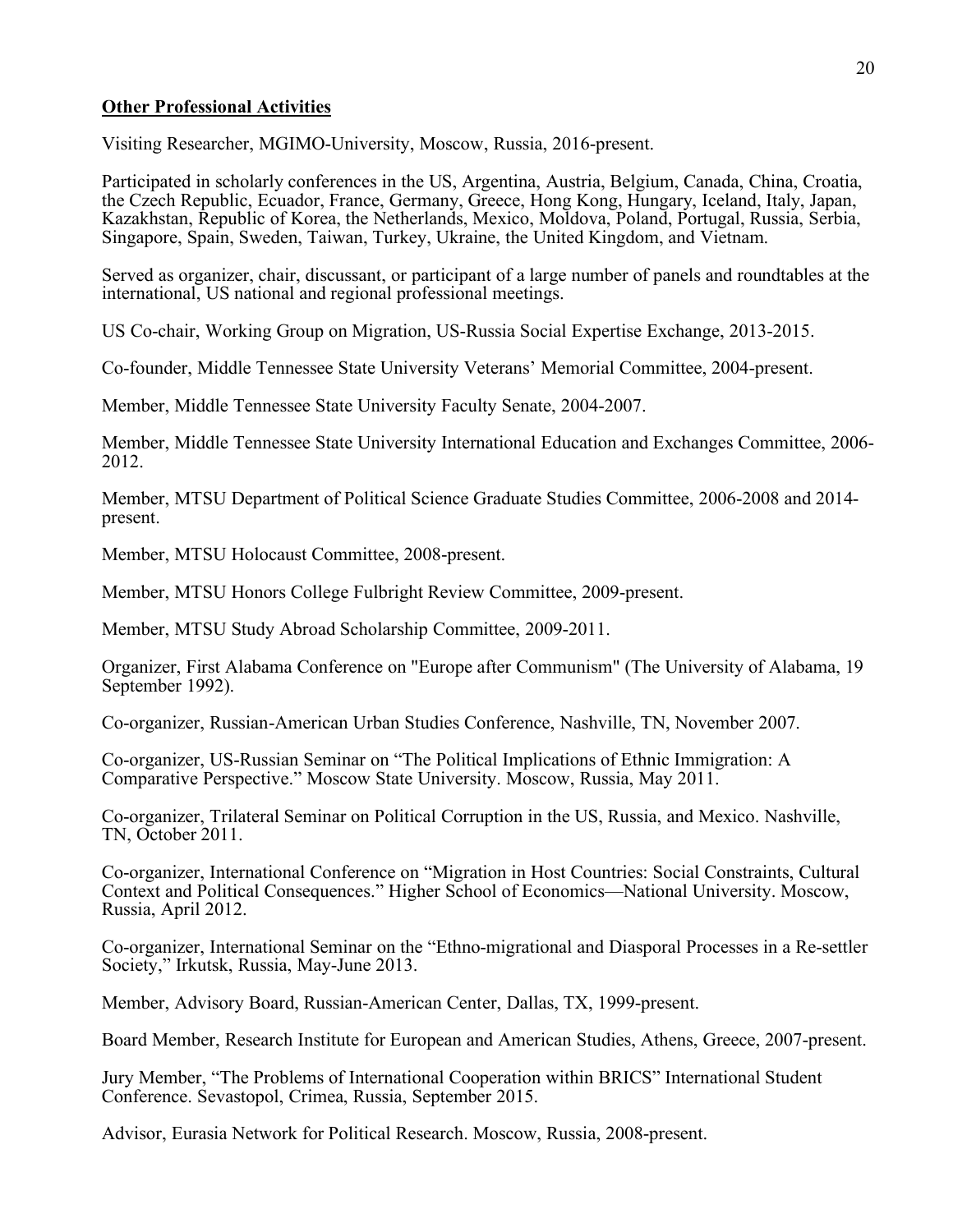Expert, Russian International Affairs Council, Moscow, Russia, April 2012-present.

US Correspondent, *Mir Peremen,* a Russian Academy of Sciences Journal, 2012-present.

Editorial Board Member, *Tractus Aevorum,* a Russian Academic Journal, 2013-present.

Editorial Board Member, *Social Politics and Sociology,* a Russian Academic Journal, 2014-present.

Editorial Board Member, *Vestnik MGIMO – Universiteta*, a Russian Academic Journal, 2014-present.

Advisor, Kappa Sigma Fraternity, 2008-2012.

Member, Dissertation Committee for Jill Robinson, Ph. D. Student, Vanderbilt University, 2011-2013.

Member, Vanderbilt University Working Group on the Post Soviet Region, 2008-present

More than 1,500 interviews for TV, radio, and newspapers in the US, UK, Russia, Armenia, Ukraine, Azerbaijan, Belgium, Croatia, the Czech Republic, Germany, Ireland, Latvia, Poland, Turkey, and Serbia.

## **Research Interests**

Comparative migration policies of the US, Russia, the post-Soviet states, Europe, and BRICS. Ethnic and religious conflict. State sovereignty. Human rights. Inter-ethnic relations and minority politics. Nationalism, state- and nation-building. Populist and anti-immigrant movements. Brain drain. Geopolitics. US foreign policy.

## **Professional Memberships**

Vice President, the International Studies Association Comparative Interdisciplinary Studies Section, 2014-present.

President, the International Studies Association Post Communist Systems in International Relations Section, 2008-2012.

Program Chair, the International Studies Association Post Communist Systems in International Relations Studies Section, 2004-08.

Executive Committee Member, the International Studies Association Post Communist Systems in International Relations Section, 2012-present.

Member, Central and East European International Studies Association, 2009-present.

Member, International Association for Research on Service-Learning and Community Engagement, 2008-present.

Member, Association for the Study of Nationalities, 1993 - present.

Member, International Studies Association, 1993 - present.

Member, American Political Science Association, 1992 - present.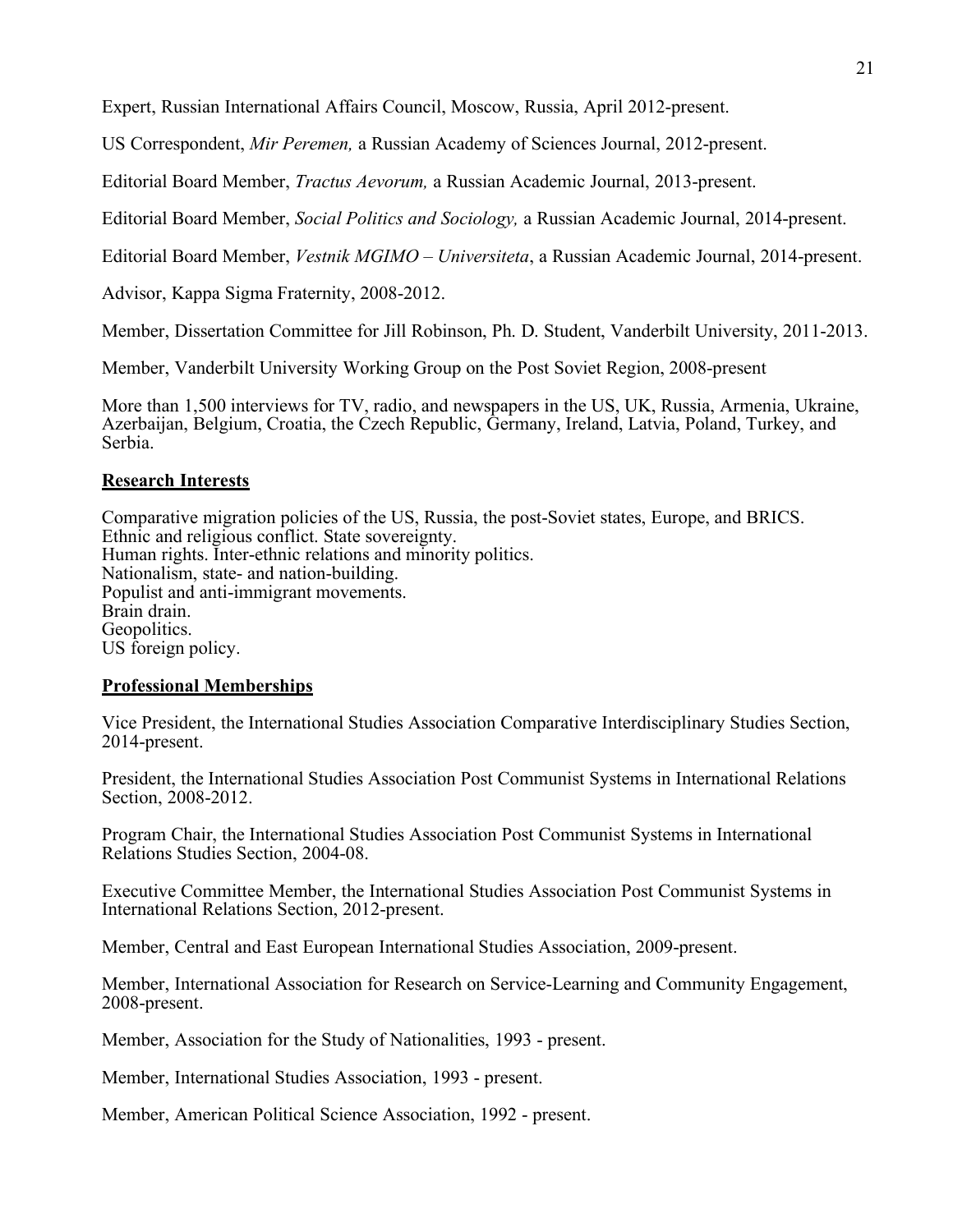Member, Association for Slavic, East European, and Eurasian Studies (previously, American Association for the Advancement of Slavic Studies), 1991 - present.

#### **Other**

US Citizen.

Fluent in English, Russian, and Serbo-Croatian.

#### **References**

Professor Grigory Ioffe **Professor Michael Federici** Radford University **and International Relations** Radford, VA 24142-6938 209 Peck Hall, Box 29 Ph. (540) 831-5435 Murfereesboro, TN 37132

Professor Vladislav M. Zubok Professor Gregory Gleason Department of International History George C. Marshall Center E410, Houghton Street<br>London WC2A 2AE United Kingdom<br>
E-mail: V.M.Zubok@lse.ac.uk<br>
Ph. 01149-8821-750-2526 E-mail: <u>V.M.Zubok@lse.ac.uk</u><br>Ph. 44 (0)20 7955 6174 Fax 44 (0)20 7955 6800

Dr. Blair A. Ruble Professor Mark E. Byrnes Distinguished Fellow Provost<br>Woodrow Wilson Center 110 Cope Bldg. Woodrow Wilson Center<br>One Woodrow Wilson Plaza 1300 Pennsylvania Avenue, N.W. Murfreesboro, TN<br>Washington, DC 20004-3027 Ph. 615-898-2880 Washington, DC 20004-3027<br>
Ph. 615-898-2880<br>
E-mail: Mark.Byrnes@mtsu.edu Ph. 202-691-4239<br>E-mail: BLAIR.RUBLE@wilsoncenter.org

Professor Cynthia Buckley Professor Stephen D. Morris Professor of Sociology Professor, Department of Political Science The University of Illinois, Urbana-Champaign Box 29 326 Lincoln Hall Middle Tennessee State University 702 S. Wright Street Murfreesboro, TN 37132 Urbana, IL 61801<br>
Ph. 615-898-2708, 615-494-7687<br>
Fax 615-898-5460 E-mail: buckleyc@illinois.edu E-mail: Stephen.Morris@mtsu.esu

Professor Stephen Hanson<br>
Vice Provost for International Affairs and Director. European Union Co Director, Reves Center for International Studies Reves Center 106 University of Pittsburgh<br>
College of William and Mary Pittsburgh, PA 15260 College of William and Mary

Department of Geospatial Science Chair, Department of Political Science E-mail: gioffe@RADFORD.EDU Middle Tennessee State University Ph. (615) 898-2708 E-mail: Michael.Federici@mtsu.edu

London School of Economics<br>
E410, Houghton Street<br>
Gernackerstrasse 2 82467 Garmisch-Partenkirchen E-mail:  $gleasong@markallcenter.org$ 

Middle Tennessee State University<br>Murfreesboro, TN 37132

Fax 615-898-5460

Director, European Union Center of Excellence<br>and European Studies Center